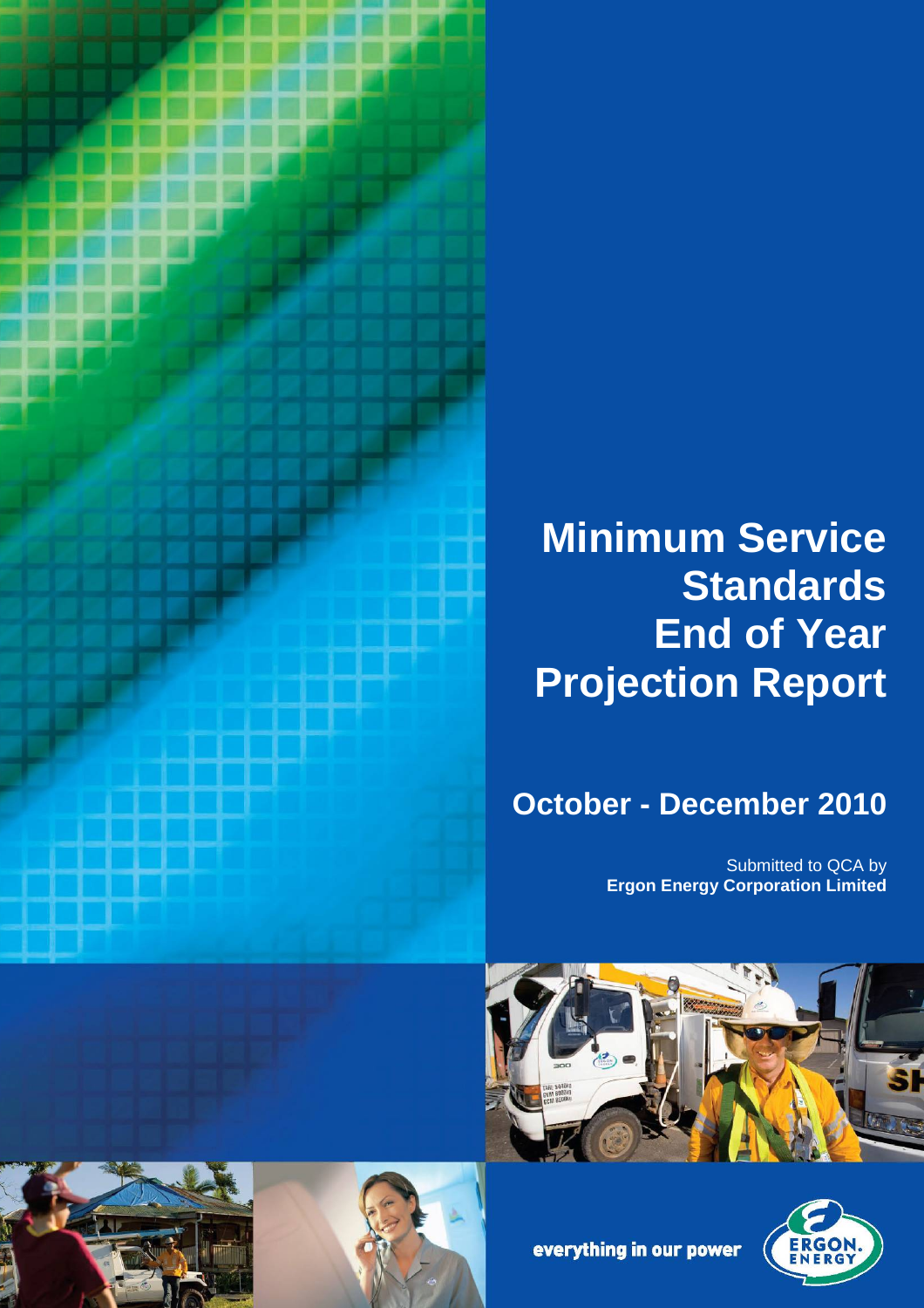## **Introduction**

The Queensland Competition Authority's Warning Notice of 16 November 2010 requires Ergon Energy to provide the following additional information in addition to the quarterly service quality reporting that is provided accordance with clause 2.6.2 of the Electricity Industry Code:

- (i) Year-to-date and forecast (seasonally adjusted) 2010-11 financial year estimates for each of the measures provided in Schedule 1 of the Electricity Industry Code;
- (ii) A detailed explanation for any actual or estimated shortfalls against its 2010-11 MSS for each of the measures provided in Schedule 1 of the Electricity Industry Code;
- (iii) The measures or actions that Ergon Energy has implemented (including expenditure levels) in the preceding quarter in order to ensure that it meets its 2010-11 MSS;
- (iv) The measures or actions that Ergon Energy proposes to implement (including relevant expenditure) in the following quarter in order to ensure that it meets its 2010-11 MSS; and
- (v) With the exception of the first quarter's reporting, a detailed explanation for any measures or actions (and/or expenditure) proposed under (iv) that Ergon Energy did not implement in the relevant quarter.

Ergon Energy submits this report which addresses these additional reporting requirements. Specifically:

- Reporting requirement (i) is addressed in Figure 1 on page 5 and for each feeder category in detail in sections 4 through to 9 of this report;
- Reporting requirement (ii) is addressed in sections 4 through to 9 of this report where appropriate;
- Reporting requirement (iii) is addressed in sections 2 and 3 of this report;
- Reporting requirement (iv) is also addressed in sections 2 and 3 of this report; and
- Reporting requirement (v) is addressed in sections 4 of this report.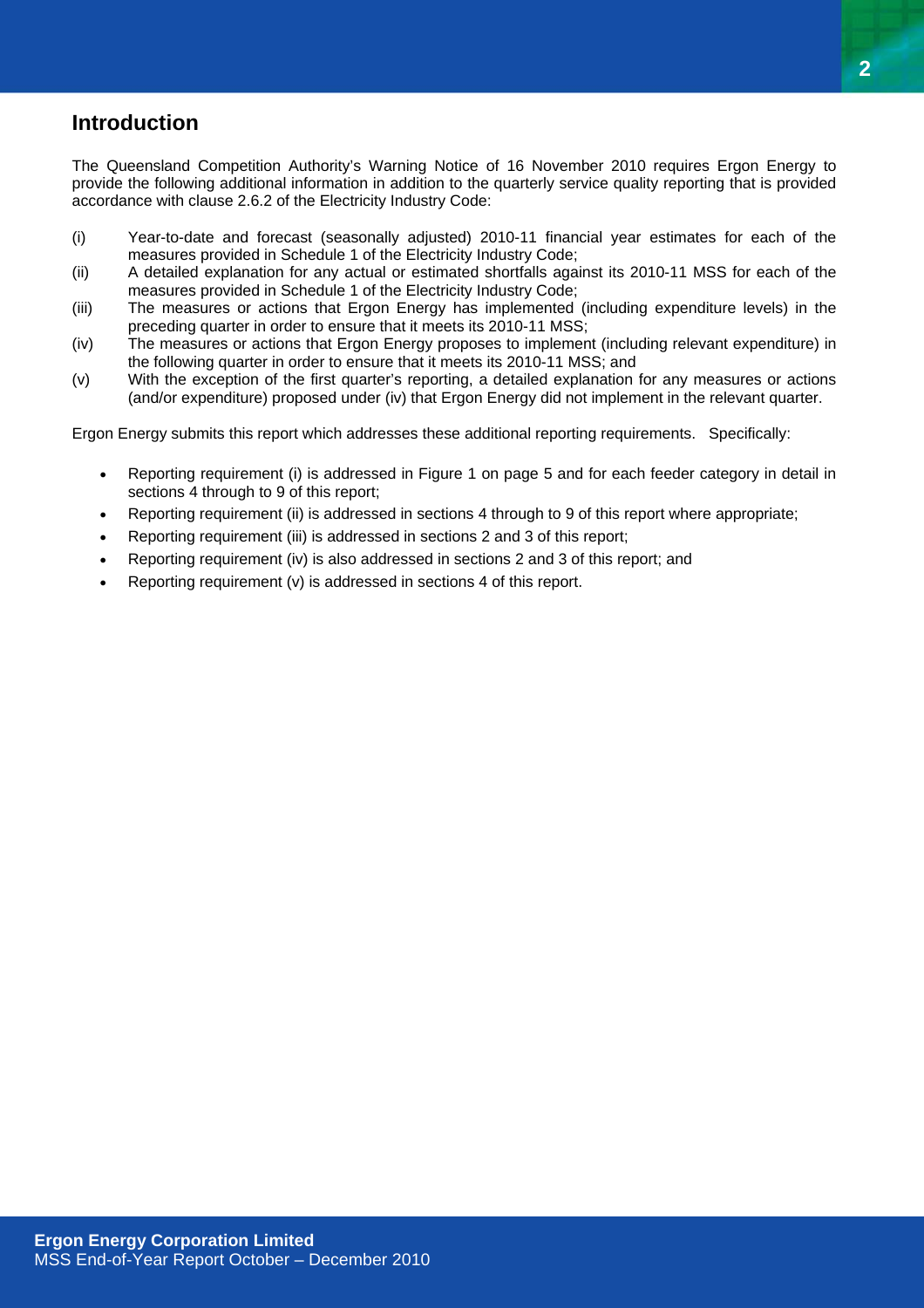## **1. Executive Summary**

The October to December 2010 Quarter saw more records broken with the wettest spring since records commenced in 1900 - with near triple the average rainfall, and the wettest December on record - with state wide averaged rainfall more than double the long term 1961 to 1990 baseline mean. Much of this rainfall was the result of severe thunderstorm and lightning activity and widespread flooding following Cyclone Tasha.

Despite these unusually wet conditions, Ergon Energy's cumulative actual reliability performance for October and November 2010 and up to mid December 2010 were generally at or better than the cumulative seasonalised Minimum Service Standards (MSS) for those months. However, the severe flooding following Cyclone Tasha in late December 2010 gave rise to cumulative reliability performance for two of the six reliability measures that was worse than the cumulative seasonalised MSS for the six month period to December 2010. In particular, the unprecedented weather conditions adversely impacted Ergon Energy's unplanned outage performance for the Urban and Short Rural feeder categories, which is reflected in the overall performance against the seasonalised MSS for these feeders. Nevertheless, the unplanned performance results have improved for 5 out of the 6 reliability measures compared to the same period last year as shown in Figure 7 on page 9.

Ergon Energy's planned outage performance during the period July-December 2010 is significantly better than the same period in 2009, which is directly due to the reinstatement of live-line working and the implementation of a number of reliability-focussed initiatives which are discussed in further detail in this document.

Ergon Energy places a high priority on achieving the MSS and continues to use its best endeavors to meet its annual MSS obligations. We continue to monitor, assess, analyse and undertake the necessary remedial action to ensure performance levels that will achieve the MSS in 2010-11 and in future years. In particular, Ergon Energy has put significant focus on its operational practices to improve the response time to unplanned outages and the management of planned outages in order to meet the MSS for 2010-11.

Ergon Energy is also implementing many improvement strategies for reliability improvement through its major capital works projects. Specifically, Ergon Energy has developed a whole-of-business plan for operating under the Australian Energy Regulator's (AER) Service Target Performance Incentive Scheme (STPIS) and MSS Management Plan with the objective of meeting the MSS during the 2010-15 regulatory control period and managing our operations in the context of the AER's STPIS.

The strategies in the STPIS/MSS Management Plan are structured around a three-tiered approach to address unplanned outages:

- 1. Reduce Events; (reduces SAIDI and SAIFI);
- 2. Reduce Impacts; (reduces SAIDI and SAIFI); and
- 3. Improve Response.(reduces SAIDI)

In addition, a three-tiered approach has also been developed to address planned outages:

- 1. Reduce Events; (reduces SAIDI and SAIFI);
- 2. Reduce Impacts; (reduces SAIDI and SAIFI); and
- 3. Minimise Duration. (reduces SAIDI)

 $\overline{a}$ 

A comprehensive list of the 42 strategies and initiatives being undertaken are detailed in this document.

In the AER's recent Distribution Determination<sup>1</sup>, Ergon Energy's capital expenditure allowance for Reliability and Quality Improvement investments for the 2010-15 regulatory control period was reduced by \$28 million to \$107 million (Nominal). To maximize the reliability outcomes in the early years of the regulatory control

<sup>1</sup> The AER's Distribution Determination relates only to the distribution network that is interconnected with the National Electricity Market and the Mount Isa-Cloncurry distribution network – it does not include Ergon Energy's Isolated Networks – whereas the MSS applies to all of Ergon Energy' distribution networks.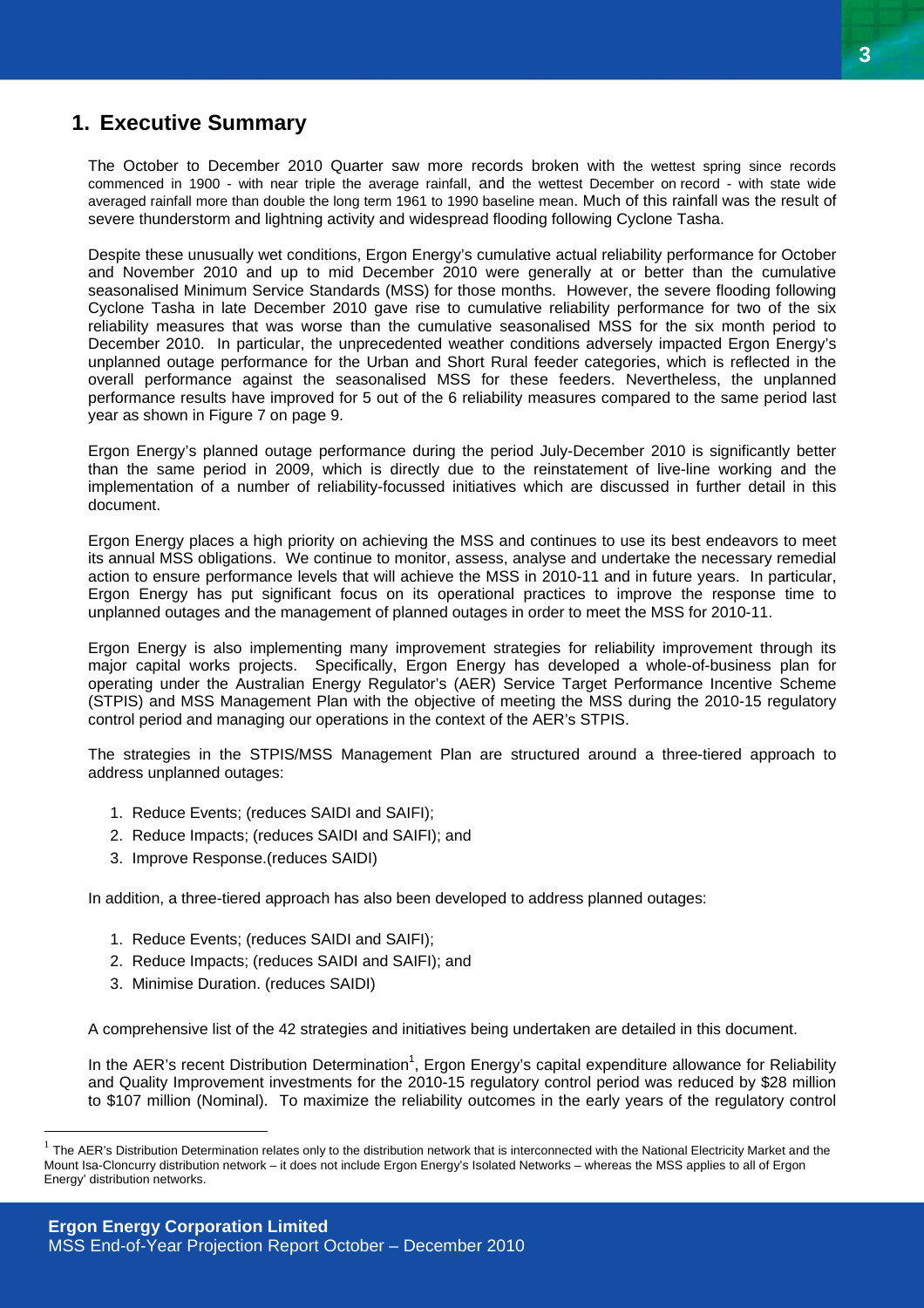period, Ergon Energy has therefore increased its planned 2010-11 Reliability and Quality expenditure to \$30 million significantly above the \$18.5 million allowance approved by the AER.

Finally, it is important to note that in the month since the completion of the October to December 2010 Quarter, despite wetter than normal conditions prevailing across Queensland (driven by Cyclone Tasha) and Cyclone Anthony hitting the coast at the end of January, Ergon Energy's reliability performance has improved, with current performance (as at the end of January 2011) meeting five MSS (seasonalised targets). However, Category 5 Cyclone Yasi significantly impacted Ergon Energy's network at the beginning of February 2011 and reconstruction work is continuing. The impact of Cyclone Yasi on Ergon Energy's reliability performance will be discussed in more detail in the January to March 2011 quarter report.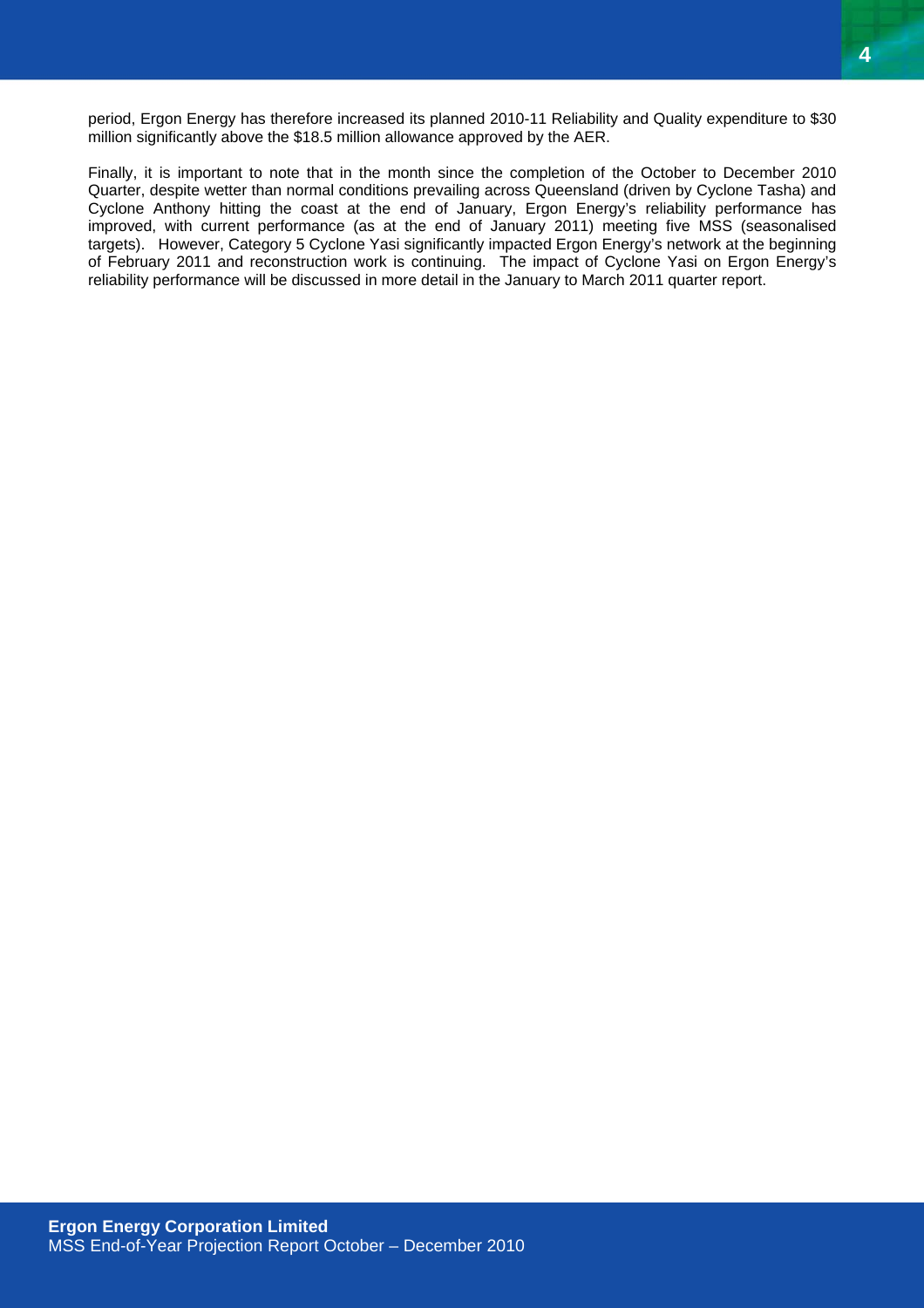

**Figure 1 - Year-to-Date Performance as at 31 December 2010**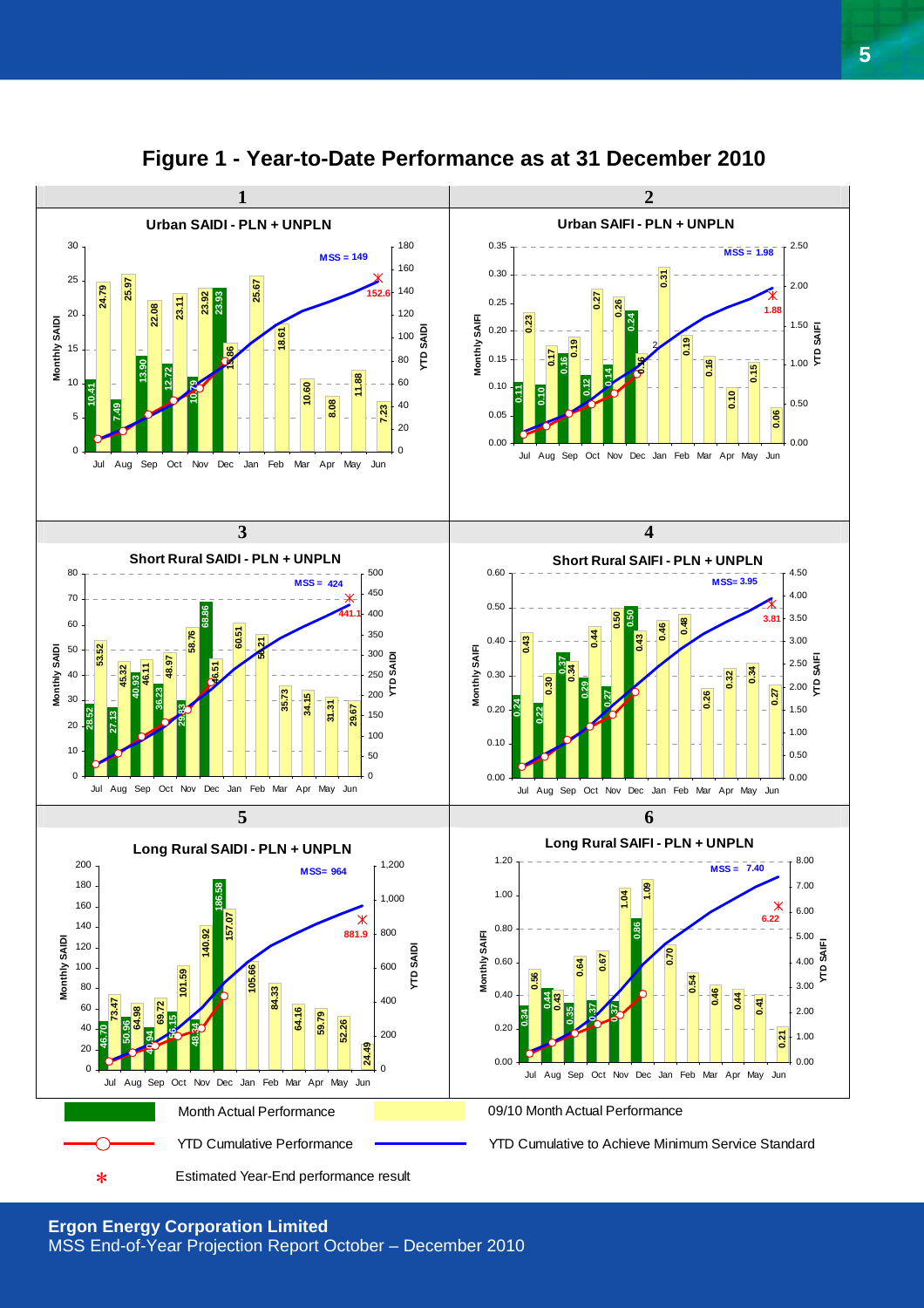## **2. Weather Conditions Analysis**

The October to December 2010 Quarter saw more records broken with **t**he wettest spring since records commenced in 1900 - with near triple the average rainfall, and the wettest December on record **-** with state wide averaged rainfall more than double the long term 1961 to 1990 baseline mean**.** By comparison, the same quarter of the previous year recorded mean daily maximum temperatures exceeding the long term average and rainfall well below historical averages. Significant thunderstorm and lightning activity was prevalent across the state during December 2010.

Figure 2 below shows the number and location of lightning strikes in Queensland for the October-December quarter this year compared to the same quarter in 2009.

Figure 3 on page 7 shows the location and intensity of rainfall in Queensland for the October-December quarter this year compared to the same quarter in 2009.

The combination of storm activity and lightning strikes along with the record rainfall and extensive flooding has impacted on Ergon Energy's unplanned outage performance. Lightning strikes impact reliability performance as they are a primary cause of damage and outages to a long radial network such as Ergon Energy's distribution network which consists of approximately 160,000km of line across rural Queensland.

**Figure 2 – October - December Lightning Strike Maps for 2009 and 2010**

Source: Ergon Energy Global Positioning and Tracking System (GPATS)



**October - December 2009 October - December 2010**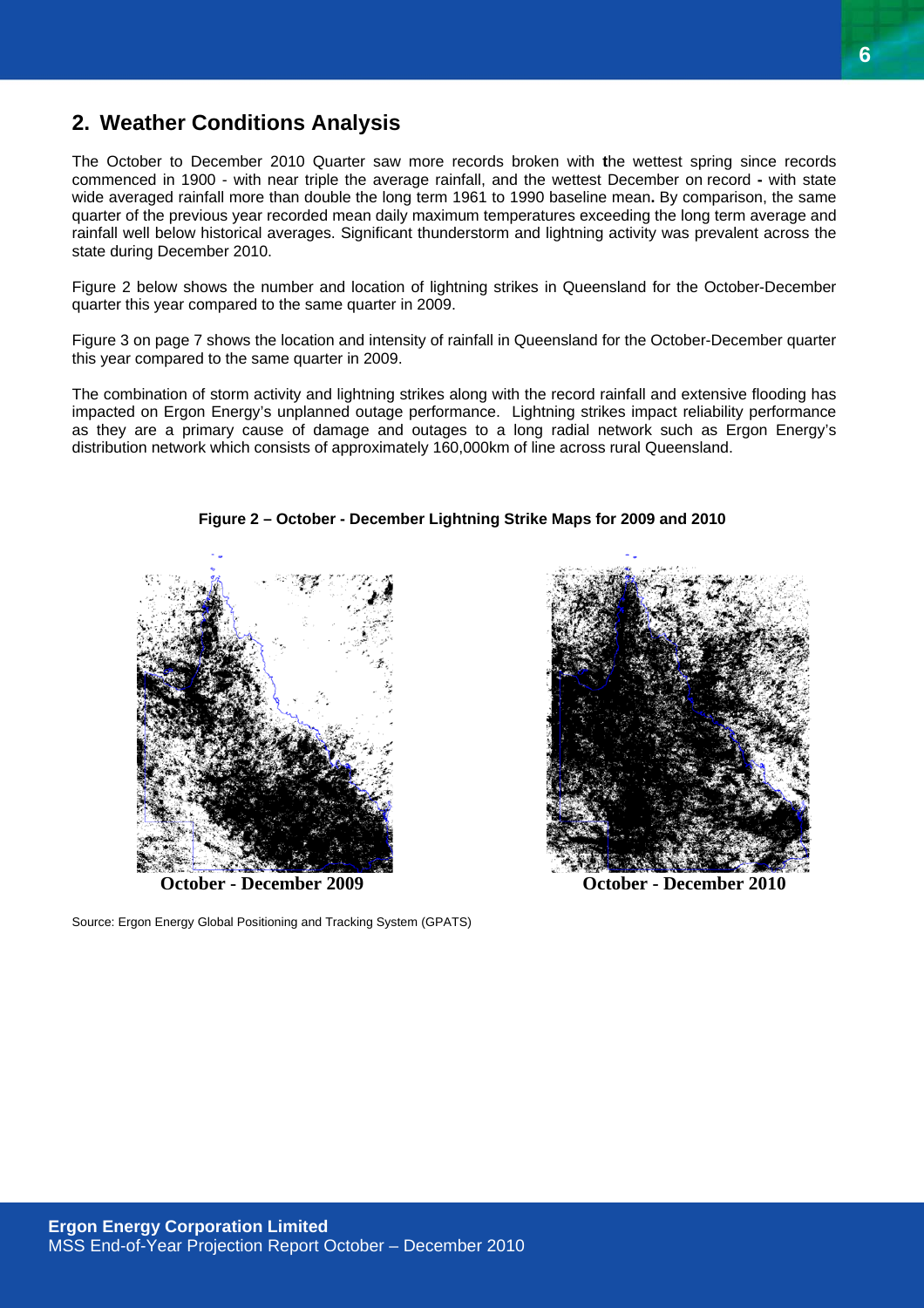|      | October                                                                                                                                                                 | November                                                                                                                                                                       | <b>December</b>                                                                                                                                        |  |  |
|------|-------------------------------------------------------------------------------------------------------------------------------------------------------------------------|--------------------------------------------------------------------------------------------------------------------------------------------------------------------------------|--------------------------------------------------------------------------------------------------------------------------------------------------------|--|--|
| 2010 | Above average rainfall over most of                                                                                                                                     | Above average rainfall over most of                                                                                                                                            | The wettest December on record for                                                                                                                     |  |  |
|      | the Ergon supply region.<br>35% of QLD experienced very much above<br>$\bullet$<br>average rainfall<br>2% of QLD experienced highest rainfall<br>$\bullet$<br>on record | the Ergon supply region<br>55.5% of QLD experienced very much<br>$\bullet$<br>above average rainfall<br>4.8% of QLD experienced the highest<br>$\bullet$<br>rainfall on record | <b>QLD</b><br>Average or greater rainfall recorded<br>$\bullet$<br>throughout QLD<br>Record rainfall in Central and Eastern<br>$\bullet$<br>Queensland |  |  |
|      |                                                                                                                                                                         |                                                                                                                                                                                |                                                                                                                                                        |  |  |
| 2009 | <b>Generally dry conditions across QLD</b>                                                                                                                              | Generally dry conditions across much<br>of QLD.                                                                                                                                | Below average rainfall across parts of<br>QLD.                                                                                                         |  |  |
|      |                                                                                                                                                                         | Above average rain west and south of<br>$\bullet$<br>the Mt Isa area<br>Above average rain between Ingham and<br>$\bullet$<br>Cooktown                                         | Above average rain Maranoa, Warrego,<br>$\bullet$<br>western Central Highlands and West<br>Darling Downs                                               |  |  |
|      |                                                                                                                                                                         |                                                                                                                                                                                | $\circ$                                                                                                                                                |  |  |
|      | <b>Rainfall Decile Ranges</b>                                                                                                                                           |                                                                                                                                                                                |                                                                                                                                                        |  |  |

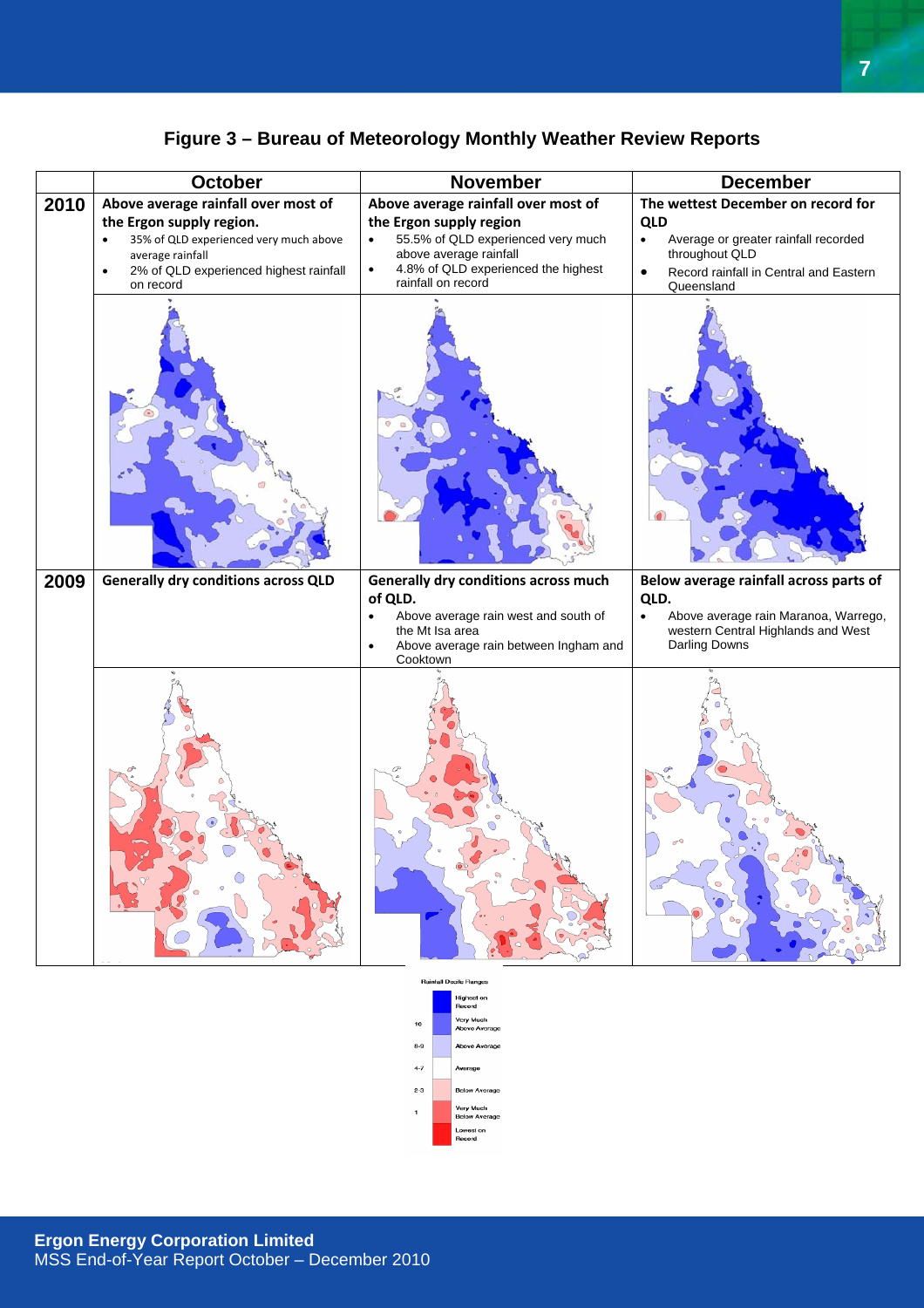## **3. Current status of performance against Minimum Service Standards**

In the six month period to end December 2010, Ergon Energy has made significant progress in improving its reliability performance for all three feeder categories (Urban, Short Rural and Long Rural) compared to 2009- 10 as shown in Figures 4 and 5 below.

At an aggregate level (i.e. before splitting into feeder categories), overall whole-of-network SAIDI and SAIFI have improved by almost 26 percent and 27 percent respectively compared to the same quarter last year.



**Figure 4– Overall SAIDI Year to Date Comparison – 2009-10 vs. 2010-11** 

**Figure 5 – Overall SAIFI Year To Date Comparison – 2009-10 vs. 2010-11** 

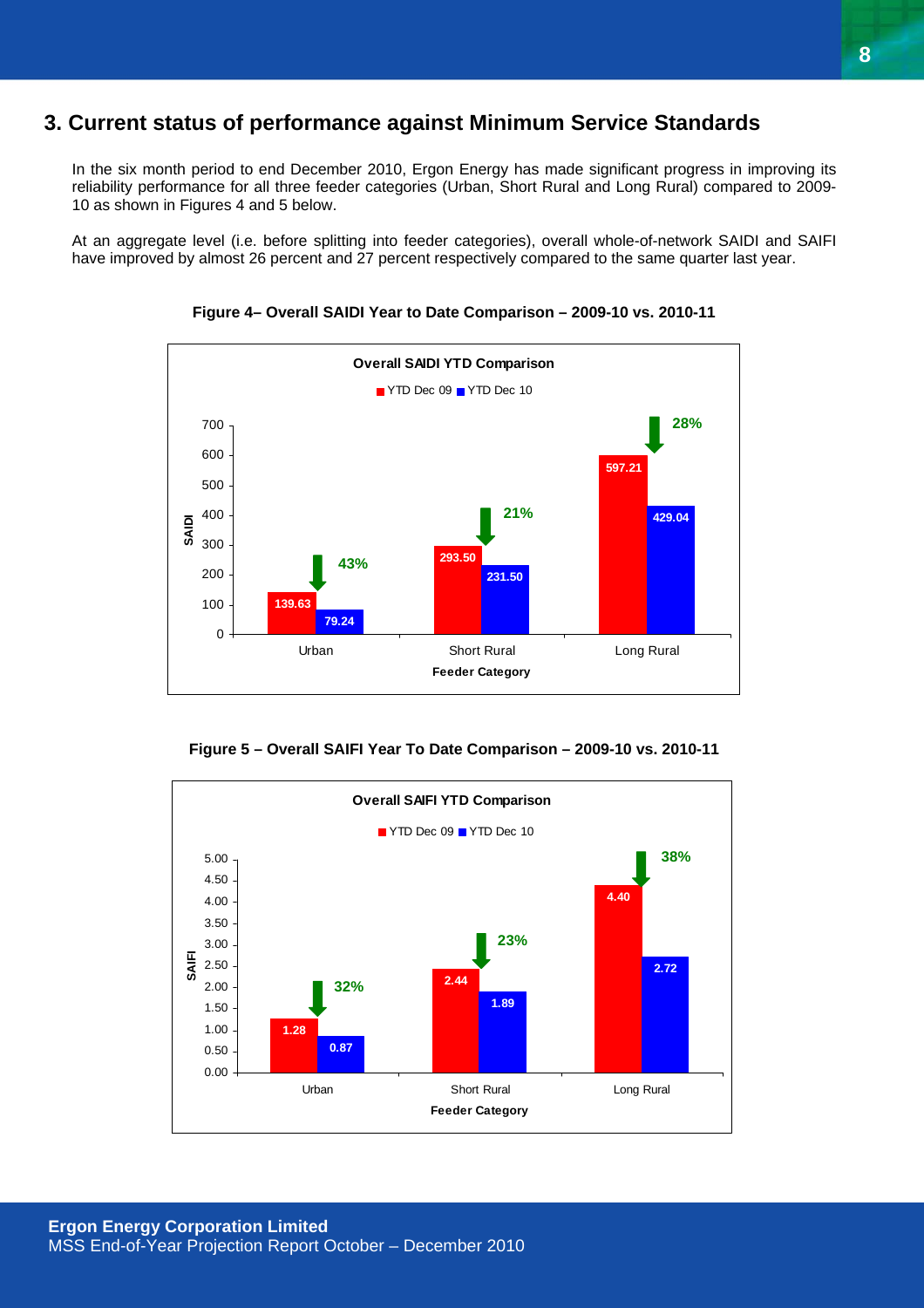The safety related suspension of Live Line working in February 2009 compounded by operating bans on a large portion of our Air Break Switch population led to a significant increase in planned outages and resulted in Ergon Energy not meeting five of six Minimum Service Standards (MSSs) in 2008-09 and 2009-10. The progressive reinstatement of live line working since the end of November 2009 has had a dramatic impact on planned outages in 2010-11. This combined with improved planned outage coordination has resulted in significant planned SAIDI and SAIFI improvement in each feeder category as shown in Figure 6 below:





Figure 7 below shows that the year-to-date unplanned performance results have improved for all the measures with the exception of Short Rural SAIDI. The extreme weather conditions during the quarter and particularly at the end of December 2010, have had a more pronounced impact on the unplanned performance of Short Rural and Long Rural feeder types due to dominantly radial design, exposure length and remoteness (response) compared to Urban feeders. The overall unplanned performance improvement is reflective of the significant focus that Ergon Energy has placed on its operational practices to improve response time to unplanned outages.



![](_page_8_Figure_5.jpeg)

**1.07**

**0.43**

**60%**

In order to measure monthly progress towards meeting the annual MSS, the MSS are "seasonalised" by converting the annual MSS into cumulative monthly values based on the average historical contribution of each month's reliability performance to the annual total. The cumulative seasonalised MSS values are represented by the blue line on each of the charts presented in Figure 1 on page 5. If Ergon Energy's cumulative actual year to date performance is equal to or better than the seasonalised MSS, *and* the reliability performance for the remainder of the financial year aligns with the seasonalised MSS monthly totals, then Ergon Energy will meet the MSS. It should be noted that while the targets are seasonalised the current weather is extreme and well outside the patterns experienced in the period that the average historical contribution is set.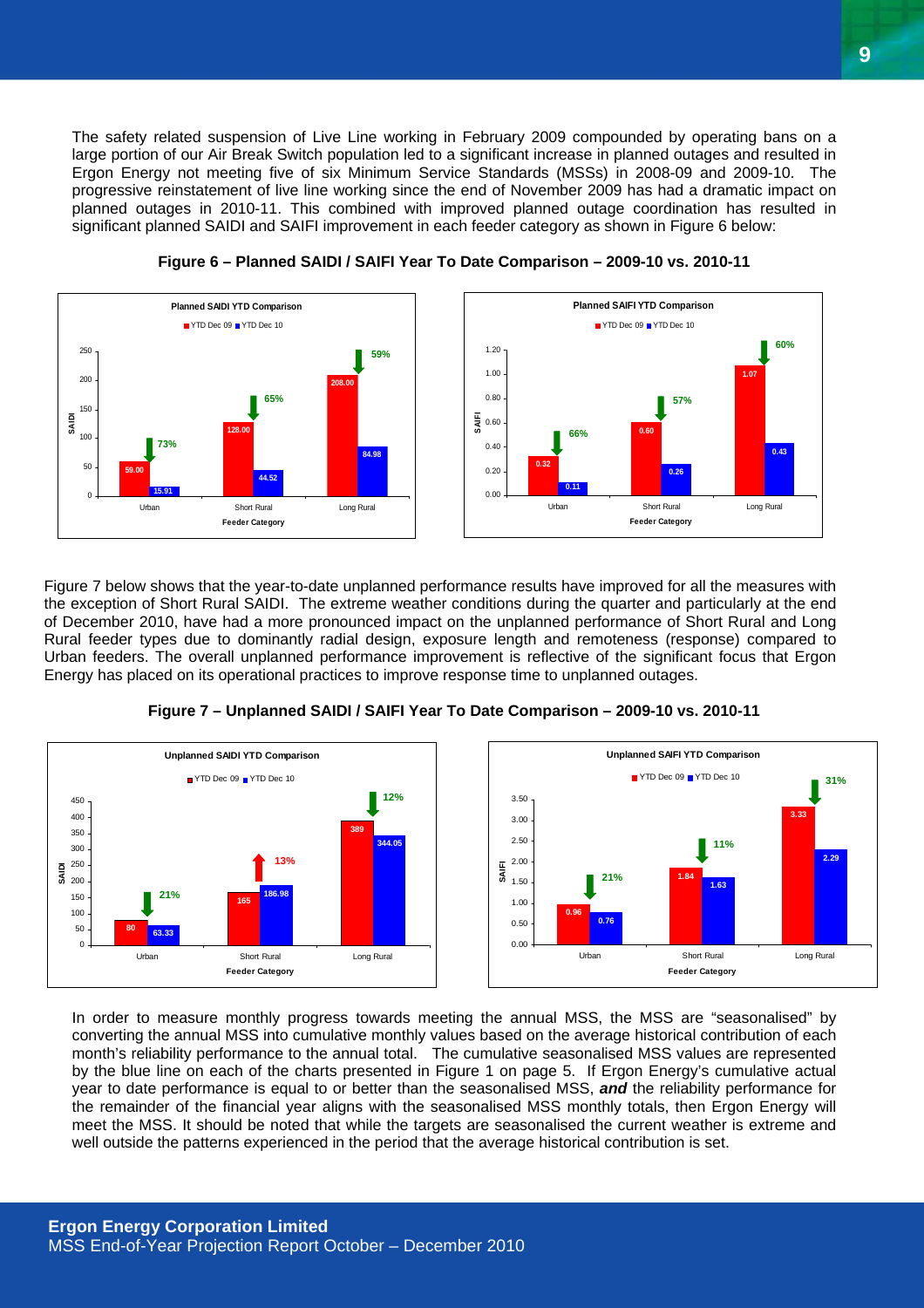Generally Ergon Energy's cumulative reliability performance for the months October and November 2010 was at or better than the seasonalised MSS for those months. The severity of and the geographic area impacted by flooding from record rainfall during December 2010 gave rise to reliability performance worse than the cumulative seasonalised MSS for two of the six reliability measures at the end of the December quarter 2010. This consequently impacted the end of year projections for those two measures:

- Urban SAIDI performance (152.6 minutes) is projected to be slightly higher than the Urban SAIDI MSS for 2010-11 of 149 minutes i.e. exceed by 3.6 SAIDI minutes (2.4%); and
- Short Rural SAIDI performance (441.1 minutes) is projected to be slightly higher than the Short Rural SAIDI MSS of 424 minutes (4.0%); and

Historically the summer storm season has considerably influenced Ergon Energy's end of year reliability performance results, as evidenced by historical performance trends and the proportion of Major Event Days experienced by Ergon Energy occurring during the December to March period.

The effects of the unprecedented flooding across regional Queensland began to impact Ergon Energy's reliability performance toward the end of December resulting in the declaration of two Major Event Days on the  $27<sup>th</sup>$  and  $28<sup>th</sup>$  of December. While Tropical Cyclone Tasha crossed the North Queensland coast on 25 December 2010, the reliability performance impacts of this event did not qualify as a Major Event Day.

Despite the reliability performance position reported at the end of December 2010 the preliminary performance statistics at the end of January 2011 indicate that Ergon Energy is recovering well against the MSS in spite of Cyclone Anthony at the end of January 2011. At the end of January, the two measures forecast (as at the end of December) to report unfavourably to the end of year MSS limits had improved. Urban SAIDI is now forecast to report favourably to the year end MSS limit and the forecast margin for Short Rural SAIDI exceeding the MSS limit at the year end has reduced to 2.5%. The other four measures continue to forecast favourably to the MSS limits.

## **4. Reliability and Quality Improvement Initiatives**

Ergon Energy places a high priority on MSS and continues to use its best endeavors to meet its annual MSS obligations. We continue to monitor, assess, analyse and undertake the necessary remedial action to ensure performance levels that will achieve the 2010-11 MSS and beyond.

Ergon Energy has therefore put significant focus on its operational practices to improve the response time to unplanned outages and the management of planned outages in order to meet the MSS for 2010-11. In addition, Ergon Energy is also implementing many strategies for reliability improvement through its major capital works projects. Specifically, Ergon Energy has developed a whole of business STPIS and MSS Management Plan with the objective of meeting the MSS during the 2010-15 regulatory control period and to manage its operations in the context of the AER's STPIS.

The strategies in the STPIS/MSS Management Plan are structured around a three-tiered approach to address unplanned outages:

- 1. Reduce Events (reduces SAIDI and SAIFI);
- 2. Reduce Impacts (reduces SAIDI and SAIFI); and
- 3. Improve Response (reduces SAIDI).

In addition, a three-tiered approach has also been developed to address planned outages:

- 1. Reduce Events (reduces SAIDI and SAIFI);
- 2. Reduce Impacts (reduces SAIDI and SAIFI); and
- 3. Minimise Duration (reduces SAIDI).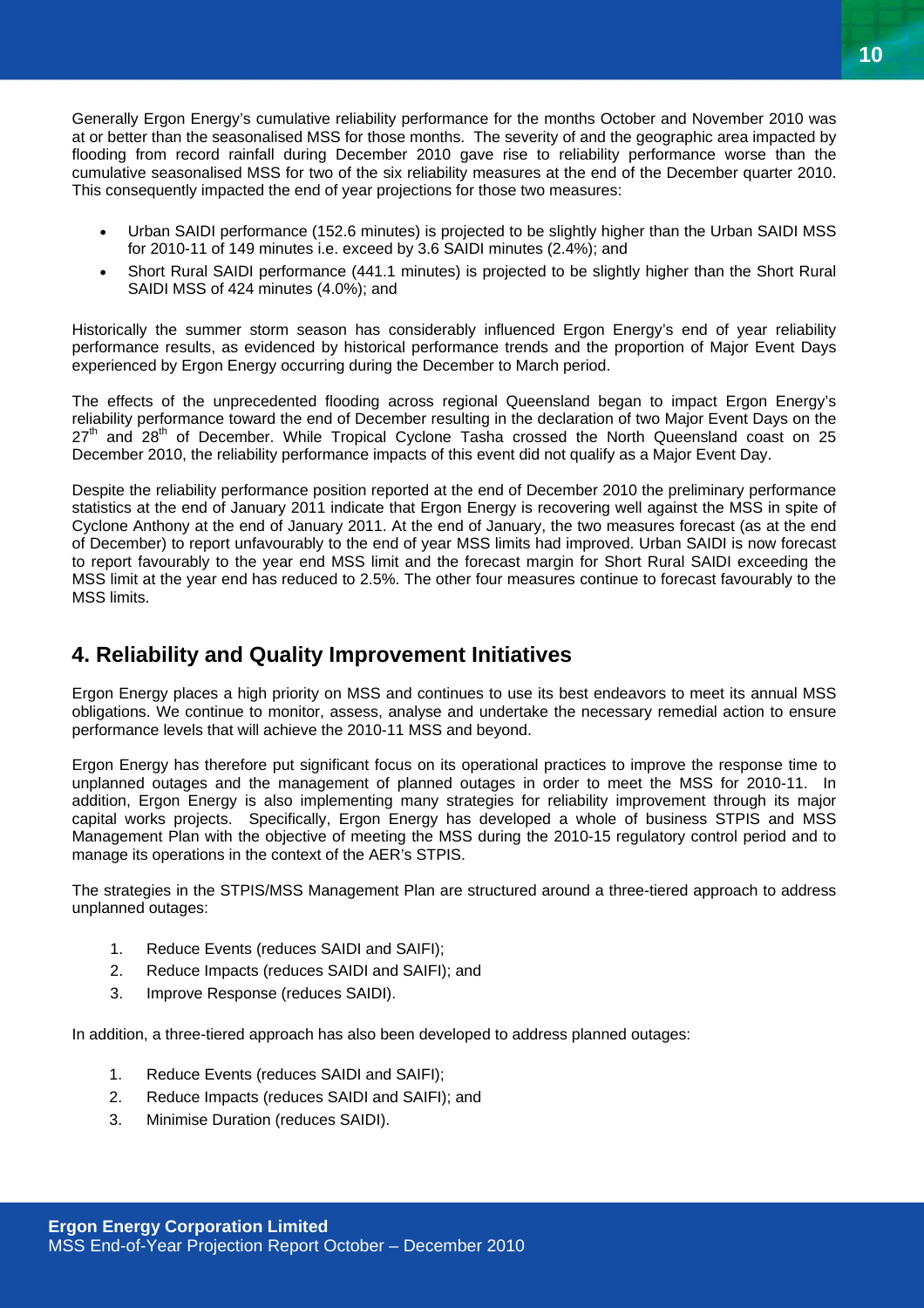Our current focus is on 42 initiatives described in the sections below, with another 49 in various stages of planning for future deployment. Our overall program will continue to grow and will run over the current regulatory period to 2014-15.

Further, Ergon Energy has put in place a number of governance mechanisms to review performance and monitor improvement initiatives:

- A Executive Steering Committee to oversee to monitor and manage reliability improvement meeting fortnightly:
- A Reliability Reference Group to oversee implementation of the STPIS/MSS Management Plan meeting weekly;
- Full project management discipline to deliver the STPIS/MSS Management Plan including dedicated project management resources;
- Daily reporting of significant events to all levels in the business;
- Weekly monitoring of performance against targets;
- Investigation of all events over 500,000 customer minutes; and
- Provision of tools to Operations staff for monitoring and managing outage restoration (Outage Dashboard) and managing planned outages (Planned Outage Calculator).

Ergon Energy has also implemented a structured three tier communications plan designed to provide appropriate information through broad based communications (organisation wide), business unit specific and individual messages designed to lift the understanding and engagement of every employee within the business. Ergon Energy's response to the MSS challenges is being coupled with this communication strategy to support the change so that the message is pitched at the right level, and is delivered in terms that is most effective to the audience.

The benefits of the strategies and initiatives listed below will deliver reliability performance improvements over a number of years. However, it is difficult to progressively quantify the reliability performance improvements realised by each initiative set out below as reliability performance is influenced by a combination of a variety of factors. Operational management of response or planned outages has a more direct short term impact on performance.

The nature of the expected reliability benefits likely to be realised upon the full execution and completion of the initiatives have been set out below. The initiatives have been further segregated based on the progress status as of December 2010.

#### **4.1 Asset Related Initiatives to improve both SAIDI and SAIFI**

#### *Completed as of December 2010*

Note: some of these initiatives are ongoing and/or will be progressed during future quarters. Initiatives with completed milestones in September 2010 have been listed below and is included in this report for the sake of completeness.

- 1. Ergon Energy has commissioned a number of **new Zone Substations** across its network to augment supply and ensure network security. These substations also increase the number of distribution feeders and reduce the number of customers per feeder (and per substation) in the area where they are implemented. This has an important consequence for the underlying reliability performance in those areas, in that the frequency and duration of outages is reduced, particularly for Urban and Short Rural feeders. New zone substations also deliver reliability improvements by:
	- o Providing new injection points from the subtransmission network;
	- o Reducing substation-related outages and improving substation performance through the installation new assets; and
	- o Providing greater feeder transfer capacity to improve the time taken to restore supply following outages.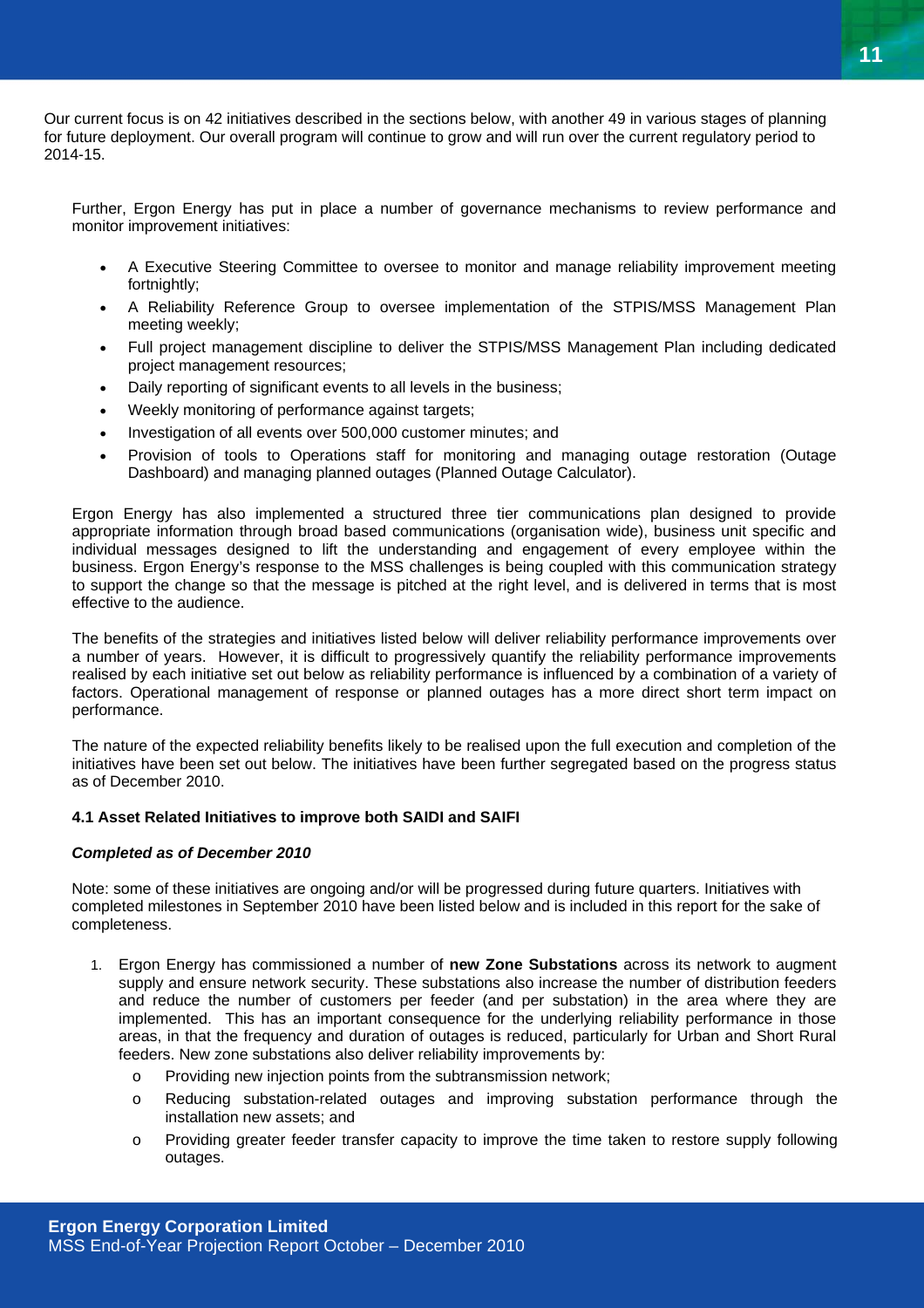Recently commissioned substations that will start to deliver improved reliability performance from 2010-11 onwards include zone substations located at El Arish, Belgian Gardens, Oonoonba, Glenella, Jubilee Pocket, Berserker, Tanby, Bundaberg Central, Cawdor and Kearney Springs;

- 2. Works to **reinforce the subtransmission network** have been conducted in a number of areas to improve the security and reliability performance of the subtransmission network. Given that these works affect the subtransmission network, reliability performance improvements (both duration and frequency of outages and SAIDI and SAIFI) will be delivered to all feeder categories. New bulk supply substations either underway or recently commissioned include new substations at: Glenella/North Mackay (completed), Louisa Creek Bulk Supply (completed), Pandoin (under construction), Daandine (completed), Columboola Bulk Supply (completed) and Oakey Bulk Supply (completed);
- 3. Ergon Energy is continuing to **replace aged substation assets** which are in poor condition. The replacement of aged assets reduces the likelihood of asset failures, which in turn reduces the frequency of outages and SAIDI and SAIFI, predominantly for Short and Long Rural feeders, but also for Urban feeders. Substations recently completed include: Dalby Bulk Supply (completed), Clare Bulk Supply (completed) and Mundubbera Zone Substation (completed);
- 4. **Major augmentation works and the upgrade of substation assets** are continuing across Ergon Energy's network. These works, which also include the replacement of aged assets, will also deliver reliability improvements as set out above. Substations recently completed include: Black River zone substation (completed), Rasmussen Zone Substation (partially complete), Gayndah zone substation (completed), Point Vernon zone sub (underway) and Roma Bulk Supply (partially completed);
- 5. Ergon Energy has commenced producing **weekly performance reporting** against the MSS targets to keep track of performance against the monthly and year to date seasonalised MSS values to more readily identify reliability improvement opportunities; and
- 6. A **Reliability Investment Guideline and a Reliability Planning Guideline**, developed jointly with ENERGEX during 2009-10, have been rolled out across Ergon Energy. The Reliability Investment Guideline outlines the requirements for economically justifying a reliability improvement project and includes investment criteria for assessing the economic worth of a network reliability improvement project. The objective of the Reliability Planning Guideline is to provide reliability planning guidelines for the distribution networks of Ergon Energy for development and implementation of strategies for short to long term reduction of outage frequency and duration. This will cover 11kV, 22kV and 33kV distribution networks for Ergon Energy. These guidelines ensure that Ergon Energy's focus remains on constantly improving its reliability performance, leading to reductions in SAIFI and SAIDI for all feeder types over time.

#### *Ongoing Programs*

 $\overline{a}$ 

- 7. ## <sup>2</sup> **Auto-reclose** is being progressively installed in the eight remaining zone substations in the Townsville area that presently do not have this functionality. The installation of auto-reclose will prevent transient outages (from which the network can automatically recover) becoming permanent outages (which require crews to manually rectify). The key reliability impact as a result of auto-reclose is a reduction in the duration and frequency of permanent outages primarily for Urban feeders, but also for Short Rural Feeders. The strategy being implemented is to establish auto-reclose functionality in Remote Terminal Units (RTUs) at the zone substations in-line with current Ergon Energy standards. At present, four of the eight projects have been designed, two are in design and the remaining two are in the process of being contracted out. It is planned to have the installation of auto-reclose capability completed by the summer of 2011-12. Auto-reclose has already been temporarily enabled at three of the eight sites by utilising existing electromechanical auto-reclose relays until such time as the permanent projects are completed;
- 8. ## An ongoing program to add **new distribution feeders to existing zone substations** continues to be implemented. In addition to augmenting the existing network capacity, the installation of new feeders provides greater transfer capacity and further sectionalise the network, leading to the reduction in outage impact and frequency and hence SAIDI and SAIFI primarily for Urban feeders, but also for Short Rural Feeders;

 $2$  Actions marked with  $\#$  are the Reliability and Quality Improvement capital expenditure that is set out in Table 1 on page 20.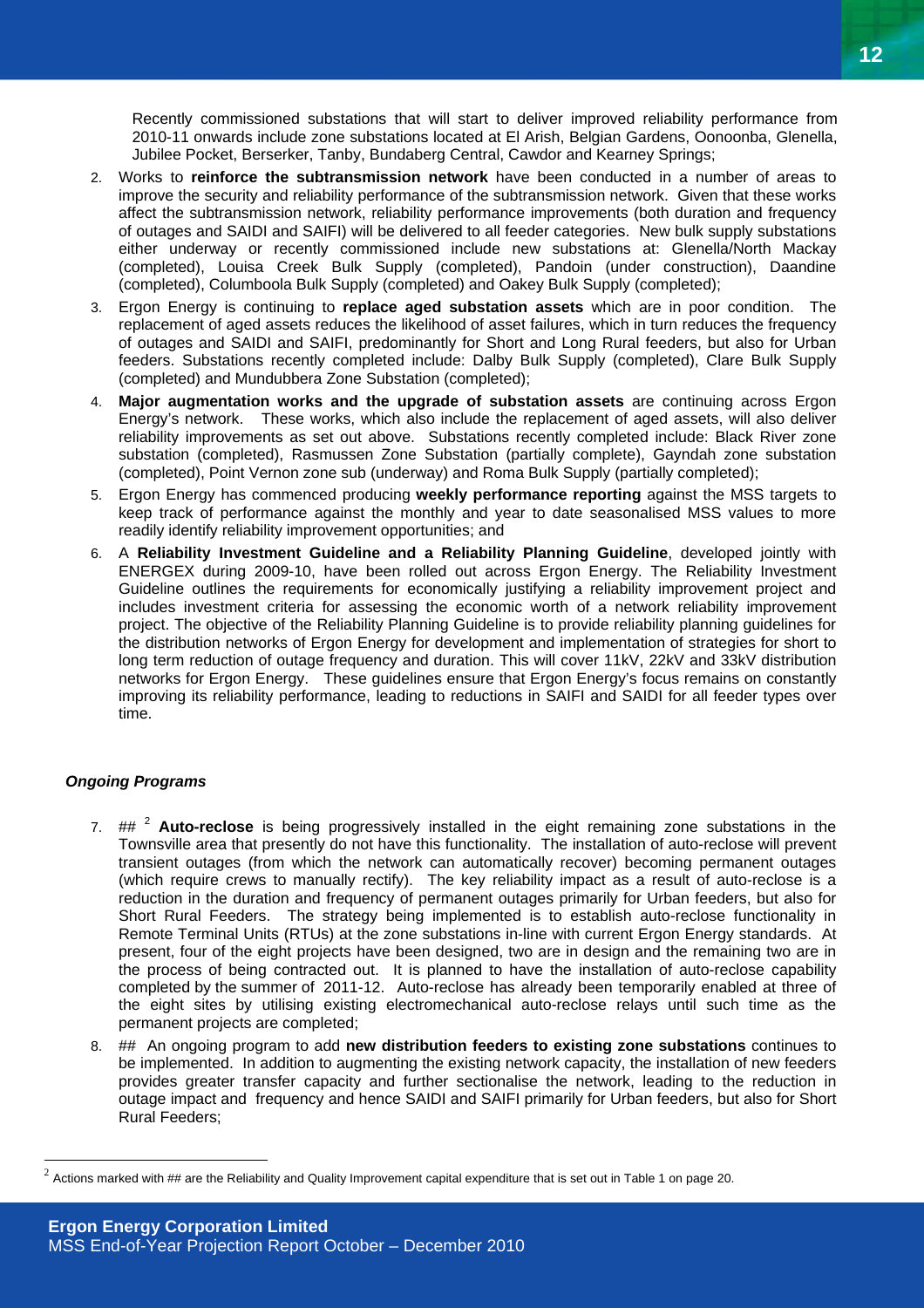- 9. ## A long term program to **replace small diameter aged copper conductor** commenced in 2009-10, with 110km replaced against a target of 40km. Conductor failures are a cause of a large number of outages and this long term program will improve SAIDI and SAIFI for all feeder types by reducing the instances of conductor failure. The first years of the program have targeted feeders with high numbers of conductor failures (such as in the Burdekin region). In 2010-11, 86km of conductor are targeted for replacement, with 88 km replaced to date. Both High Voltage (HV) and Low Voltage (LV) conductor is targeted, with HV conductor having the greatest impact on reliability;
- 10. The Condition Based Risk Management (CBRM) program for the assessment of **Subtransmission Line Refurbishment and Replacement** is 50% completed. Sample models have been developed and were being reviewed in early February 2011. The models will assist Ergon Energy in prioritising the refurbishment and replacement of Subtransmission Line feeders. This will ensure that the frequency of outages and SAIDI and SAIFI across all feeder types is minimised wherever possible;
- 11. **Cyclone Area Reliability Enhancement (CARE) program** commenced in 2003 to improve reliability of supply to customers from Mackay north to Far North Queensland. The program primarily targets the establishment of underground feeders in these areas;
- 12. The **replacement of aged subtransmission lines** is continuing. Even though work is progressing on the CBRM program for the Replacement of Aged Subtransmission Lines, five line projects have been recommended for the 2011-12 year with two of these projects already commenced. These works will reduce the likelihood of asset failure on the subtransmission network supplying zone substations, and hence will reduce the frequency of outages and SAIDI and SAIFI on Urban, Short Rural and Long Rural feeders;
- 13. Ergon Energy has placed a priority on the **replacement of defective Air Break Switches** (ABS) of particular brands on distribution lines and substations. These switches have limited Ergon Energy's ability to carry out normal switching for planned outages and unplanned outage restoration. The impact has been to increase the number of customers impacted by outages. Ergon Energy has also placed a priority on the ABS replacement program in its substations. This initiative will result in a reduction in planned SAIDI and SAIFI generally, and reduction in unplanned outage duration and SAIDI on all feeder types. At present, Ergon Energy is outworking its ABS replacement strategy, which is targeted at replacing 65 substation ABS during 2010-11 and 1500 line ABS by 2013, 600 of which will be replaced during 2010-11. Thirty (30) percent of the defective line ABS targeted by the strategy are installed on Urban feeders, 60 percent on Short Rural feeders and the remaining 10 percent installed on Long Rural Feeders. ABS replacement is also being prioritised for other key switches. The substation ABS replacement is progressing well with 22 switches replaced. The lines program is just now ramping up following completion of training for Ergon Energy staff and contractors in the use of data capture systems. Resources have been allocated although recent adverse weather events will have some impact on delivery;
- 14. A three year program is underway to **maintain and replace aged Ring Main Units (RMU),** which are isolating switches in the underground network. This program commenced in 2009-10 and will continue until 2011-12, and is expected to reduce planned SAIDI and SAIFI and unplanned outage duration and SAIDI for Urban feeders. 67 units have been replaced to date, leaving 119 units outstanding for the completion of the program. Resources have been allocated for delivery of the outstanding units;
- 15. Ergon Energy continues to deliver a **program of asset inspection and defect refurbishment** to identify and repair line defects that has been ongoing for many years. This program continues to reduce the number of asset failures, and therefore the frequency of outages and SAIDI and SAIFI on all feeder types;
- 16. **Faulty lightning arrestors** identified during asset inspections have been classified as "P2 defects" since 2010-11. This classification ensures that failed lightning arrestors are replaced within 26 weeks, thereby minimising the failure of distribution transformers as a result of lightning strikes. This initiative will reduce the frequency of outages and SAIDI and SAIFI across all feeder types, particularly during the storm season; and
- 17. Focus is being placed on **considering the impact of planned outages during the construction and commissioning stages** of the project and designing mitigation measures at the concept and estimating phase for new works to ensure planned outages are minimised. This ensures that Ergon Energy's focus remains on reducing the duration and frequency of planned outages wherever possible, leading to a reductions in planned SAIFI and SAIDI for all feeder types over time.

#### *Status of September-December Quarter 2010-11 Initiatives*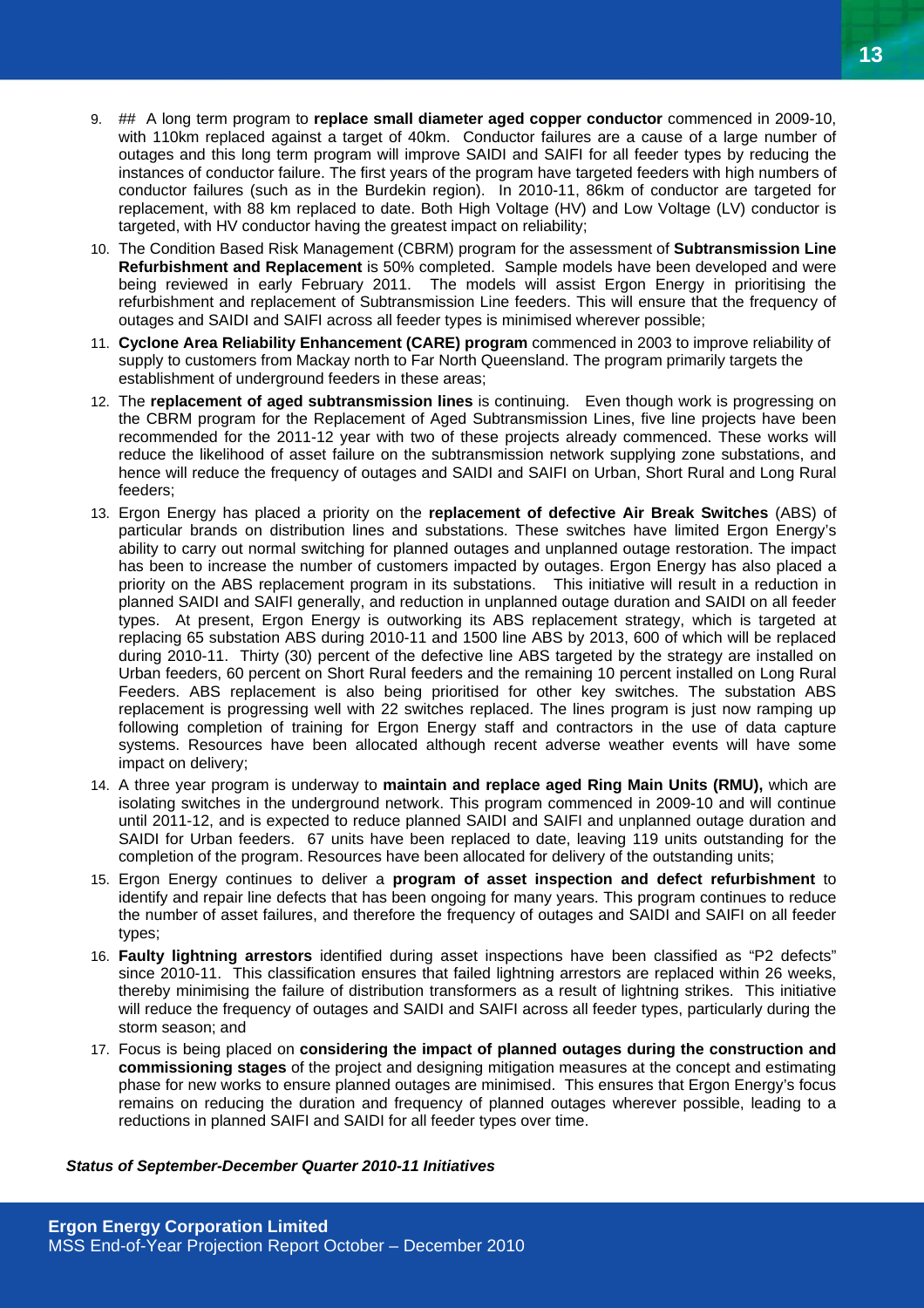- 18. ## **Additional Automatic Circuit Reclosers (ACRs)** have been installed on some of Ergon Energy's consistently poor performing feeders. This program has been underway for many years and has largely targeted poor performing Short Rural and Long Rural feeders. The key reliability outcome resulting from the installation of ACRs on distribution feeders is a significant improvement in feeder performance by limiting the impact of asset failures and improving response times, hence reducing both SAIFI and SAIDI. A strategy is being formalised with the aim of delivering an increased population of automatic circuit reclosers across the Ergon Energy distribution network. This strategy will deliver a proactive rather than reactive plan for the installation of reclosers across the network over five years;
- 19. ## One particular application of ACRs considered in the ACR Strategy is the **installation of remotely controllable reclosers on the Urban-Rural boundary.** The installation of these devices at targeted locations will prevent failures and faults on the rural section of the feeder from resulting in supply interruptions to the traditionally higher reliability, urban network sections. This program is being incorporated into the ACR Strategy and will focus on an accelerated installation rate over the current regulatory period. This initiative will reduce the impact, duration and frequency of outages (SAIDI and SAIFI) particularly on Urban feeders and to lesser extent on Short Rural feeders;
- 20. Another component of the ACR Strategy is the installation of **reclosers on Urban feeders**. Delivery of this initiative will reduce the impact, duration and frequency of interruptions (SAIDI and SAIFI) to customers supplied on Urban feeders;
- 21. Ergon Energy has undertaken **a review of vegetation management practices** to ensure that outages resulting from vegetation management activities are minimised. In addition, a review has been conducted of the vegetation program for opportunities to focus on poor performing feeders (particularly radial and non N-1 subtransmission lines). These reviews have maintained Ergon Energy's focus on minimising the duration and frequency of planned and unplanned vegetation-related outages on all feeder types. The "default" arrangement for all work within approach limits is for the use of Live Line and trials of Jarraff (a brand of all-terrain tree-trimmer) operation in Urban areas to further improve the efficiency and effectiveness of Ergon Energy's vegetation management program have commenced in February 2011;
- 22. Ergon Energy is currently undertaking **a review of the asset inspection process.** Improvement opportunities arising from this review will reduce the frequency and duration of planned outages required to repair defects, thereby reducing planned SAIDI and SAIFI for all feeder types. A trial on 3,000 poles in Wide Bay is well underway. Workshops have been held to extend the trial to feeders in Far North region in 2011; and
- *23.* A **pre-summer aerial inspection of radial and non N-1 subtransmission lines** is carried out each year to identify defects and to allow sufficient time to rectify any latent defects before the storm season. This initiative continues to reduce the frequency of outages and SAIDI and SAIFI across all feeder types. This action is now **complete** and future plans are aligned with this strategy.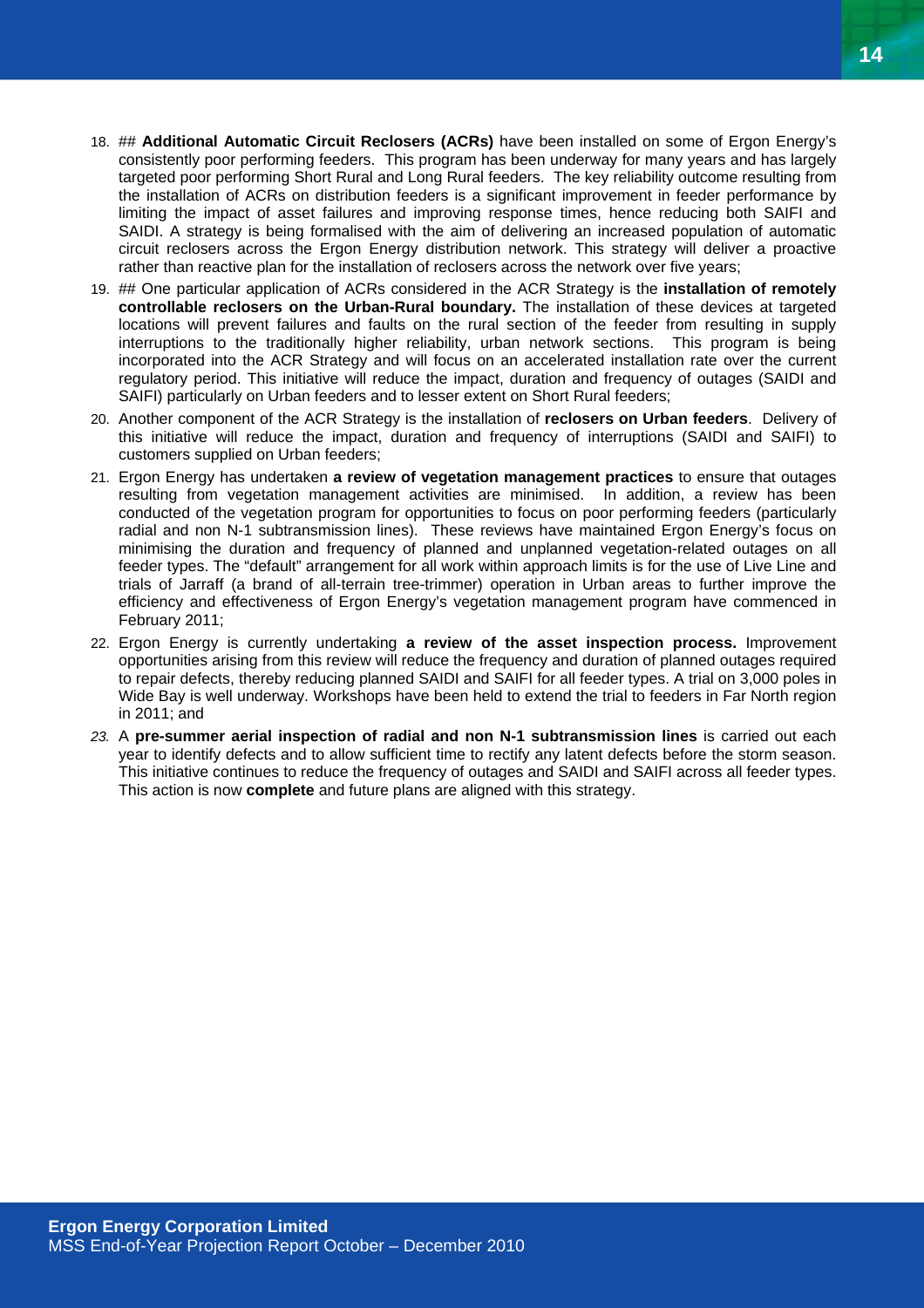#### *To be progressed in future quarters of 2010-11*

- 24. A number of circuit breaker failures have resulted in large outages, and as a result, Ergon Energy has initiated a program of work to ramp up the **replacement of circuit breakers in zone substations.** A condition based risk management (CBRM) methodology has been applied to assess the condition of the circuit breaker population and identify equipment with the highest risk of failure that will have the greatest impact on reliability. In addition, a maintenance program for HLC type circuit breakers is also underway following investigation of a major failure. This program is nearing completion with 87 of 90 circuit breakers complete. A program of works for the replacement of 147 circuit breakers over the next five years has been approved within Ergon Energy. Projects for the replacement of seven circuit breakers have been issued at this stage. These programs will reduce the frequency of outages and SAIDI and SAIFI on all feeder types;
- 25. Several large outages have been caused by false trips of Frame Leakage bus protection. This protection scheme exists in a 115 switchboard sections in 47 substations. A maintenance program is being established to **check all of these switchboards** and carry out works to minimise false trips. This program is expected to reduce by SAIDI and SAIFI across all feeder types. An action plan has been developed involving testing of current sites and the installation of warning signs regarding the presence of frame leakage protection at the relevant substations. Testing procedures and a program of test is being finalised. This program will take place during 2011 and 2012; and
- 26. Ergon Energy has identified that improved legacy subtransmission system design can reduce outages due to sub-transmission faults. As a result, a number of **subtransmission voltage switchyards are being upgraded** to improve reliability, resulting in a reduction in the impact and frequency of outages and SAIDI and SAIFI predominantly on Urban and Short Rural feeders, but also for Long Rural Feeders. Future upgraded sub-transmission voltage switchyards include Warwick 132kV bus (underway), Cannonvale 66kV bus and Charleville. Further opportunities will identified by the fourth quarter to establish a five year program of works.

#### **4.2 Asset Related Initiatives to Improve Response Time and SAIDI**

#### *Completed as at December 2010*

Note: some of these initiatives are ongoing in Ergon Energy and/or will be progressed during the future quarters. Initiatives with completed milestones up to December 2010 have been listed below.

27. Ergon Energy has developed appropriate **additional measures, reporting and planned performance assessment/forecast tool**s (such as the Outage Dashboard and Planned Outage Calculator) and guidelines for the network operators to consider. These initiatives are intended to minimise the number of planned outages by assisting with better works planning and to better manage response to unplanned outages.

#### *Ongoing Programs*

- 28. A program of adding **remote control to line mounted ACRs** to improve response times has been underway for some years. A business case for the ACR Remote Communication Strategy – Phase 1 has been approved to provide a uniform, accelerated approach to implementing the remote control of existing ACRs across Ergon Energy's network and expand the remote control functionality on existing reclosers on the distribution supply network. The improvement in response times will lead to reductions in SAIDI for both Short and Long Rural feeders. The program involves the installation of new remote communications to 167 distribution reclosers, with 155 on NextG modems and 12 on Satellite technology over the next two years (2010-11 -2011-12); and
- 29. ## A **SCADA Acceleration Strategy** is currently being implemented with a view for completion by the end of 2011. This strategy will accelerate the existing SCADA implementation program from five years to two years, and will result in the progressive implementation of remote control facilities at 59 substations to reduce response time following outages. As at December 2010, 14 of the sites have been commissioned, with installation completed for 23 and designs completed for 34. The key reliability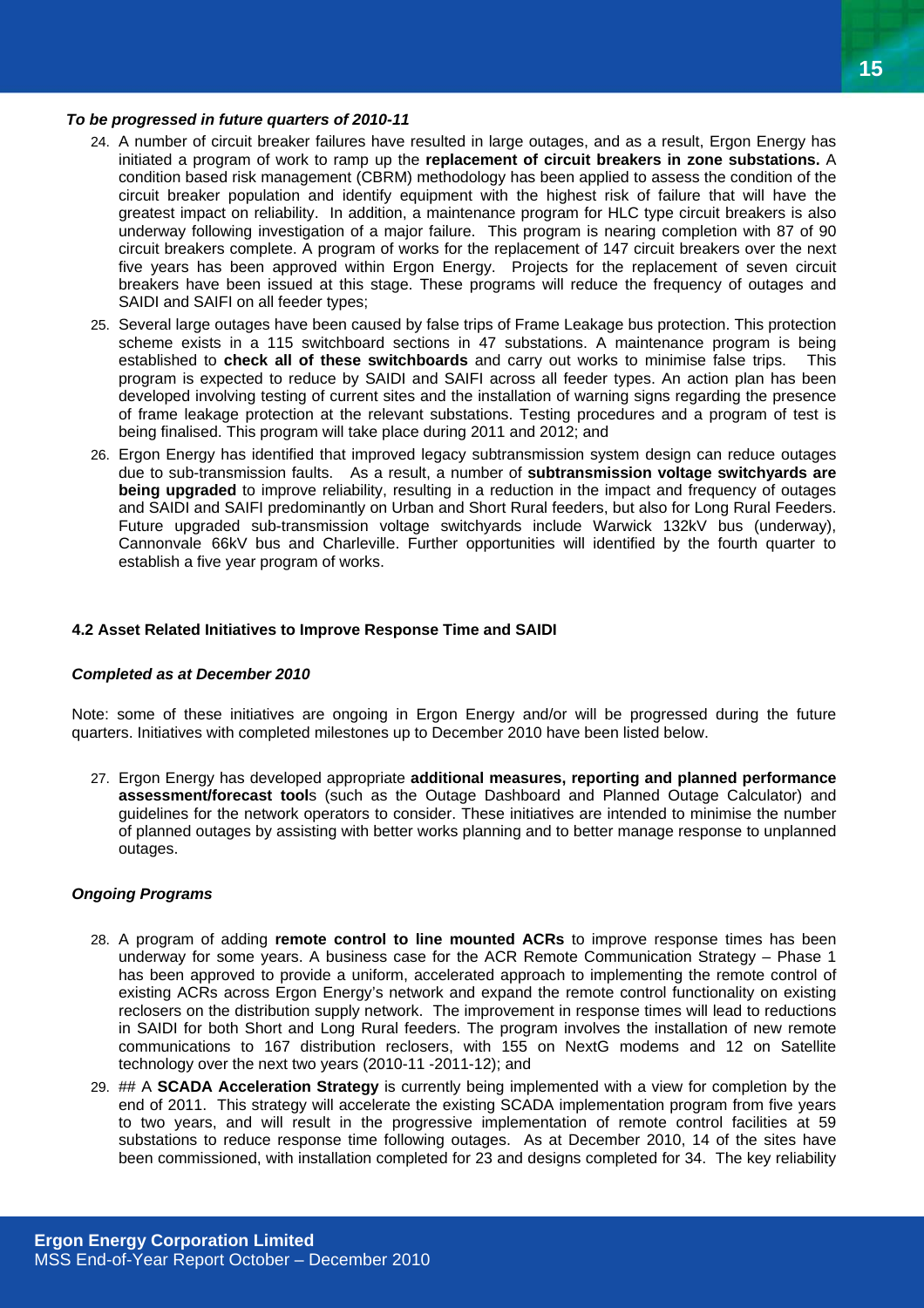improvement will be a reduction in SAIDI predominantly for Urban and Short Rural Feeders, but also for Long Rural Feeders.

#### *Status of September- December quarter 2010-11 initiatives*

- 30. ## Ergon Energy has made progress on the **trial of a number of types of Line Fault Indicators (LFI)** before the storm season to assist with locating faults, however this program has been impacted by flooding. Trial units have been installed on poor performing feeders in Ergon Energy's southern regions in the first half of 2010-11. If the trial proves to be successful during the 2010-11 storm season, Ergon Energy will expand the LFI installation further into the distribution network within the next few years. It is anticipated that this program would reduce SAIDI for all feeder types. Units installed to date are returning good data and are operating as expected; and
- 31. ## Ergon Energy has identified opportunities for **additional feeder ties on the distribution network** to reduce restoration time following outages. Identification of potential opportunities is underway for projects to be implemented in 2011-12. This strategy will result in a five year program to reduce the duration of outages (and hence SAIDI) for Short Rural and Long Rural Feeders.

#### **4.3 Operational Response Initiatives**

#### **4.3.1 Unplanned Outage Response**

#### *Completed as at December 2010*

- 32. Ergon Energy has completed an initial **review of its resource levels for response** in preparation for the 2010-11 storm season. Further to the resource levels, Ergon Energy has implemented consistent escalation protocols for each area to ensure an escalation path exists designed to initiate early management involvement should assistance be required:
- 33. In 2010 Ergon Energy deployed a **real time outage monitoring database** called the "Outage Dashboard". This innovative tool is accessible to all employees in the company and represents the status of interruptions (planned and unplanned) across the entire Ergon Energy network. The benefit of the tool is twofold: the first is providing visibility of all events, broken into areas and regions, and the second is forecasted customer minutes associated with each outage, thereby ensuring the outage with the greatest customer impact receives attention first; and
- 34. **Communicating the impact that restoration decisions** have on company performance has been a focus for Ergon Energy over the past six months. Prior to the commencement of the 2010-11 financial year, a process of investigating and learning through the review of all unplanned outage events greater than 500,000 customer minutes was implemented. These reviews are undertaken to increase the business understanding of the 'cost' associated with unplanned outage management and the customer service benefits associated with improving decision-making during unplanned outages. Further improvements in this process will occur during 2011.

#### *Ongoing*

35. Ergon Energy continues to explore innovations that will have a positive influence on the ability to **find network faults and restore supply safely as soon as practically possible**. Through the use of Google mapping systems, Ergon Energy is developing an approach that provides spatial representation with appropriate overlays of the network schematics to represent faulted sections of line, and overlay individual customer fault reports.

#### *Status of September- December quarter 2010-11 initiatives*

36. To minimise the impact on system security, **returning plant** that may be in a defective condition or in a condition yet to be assessed is an important element in ensuring the power system integrity is maintained. In order to aid achieving complete visibility and gain control over this situation, Ergon Energy will review the trend of defective and Out Of Service plant (OOS) to ensure visibility and focus is placed on dealing with system abnormalities. In addition to governance and oversight of this matter, Ergon Energy has commenced a review of the current OOS remediation processes. This will include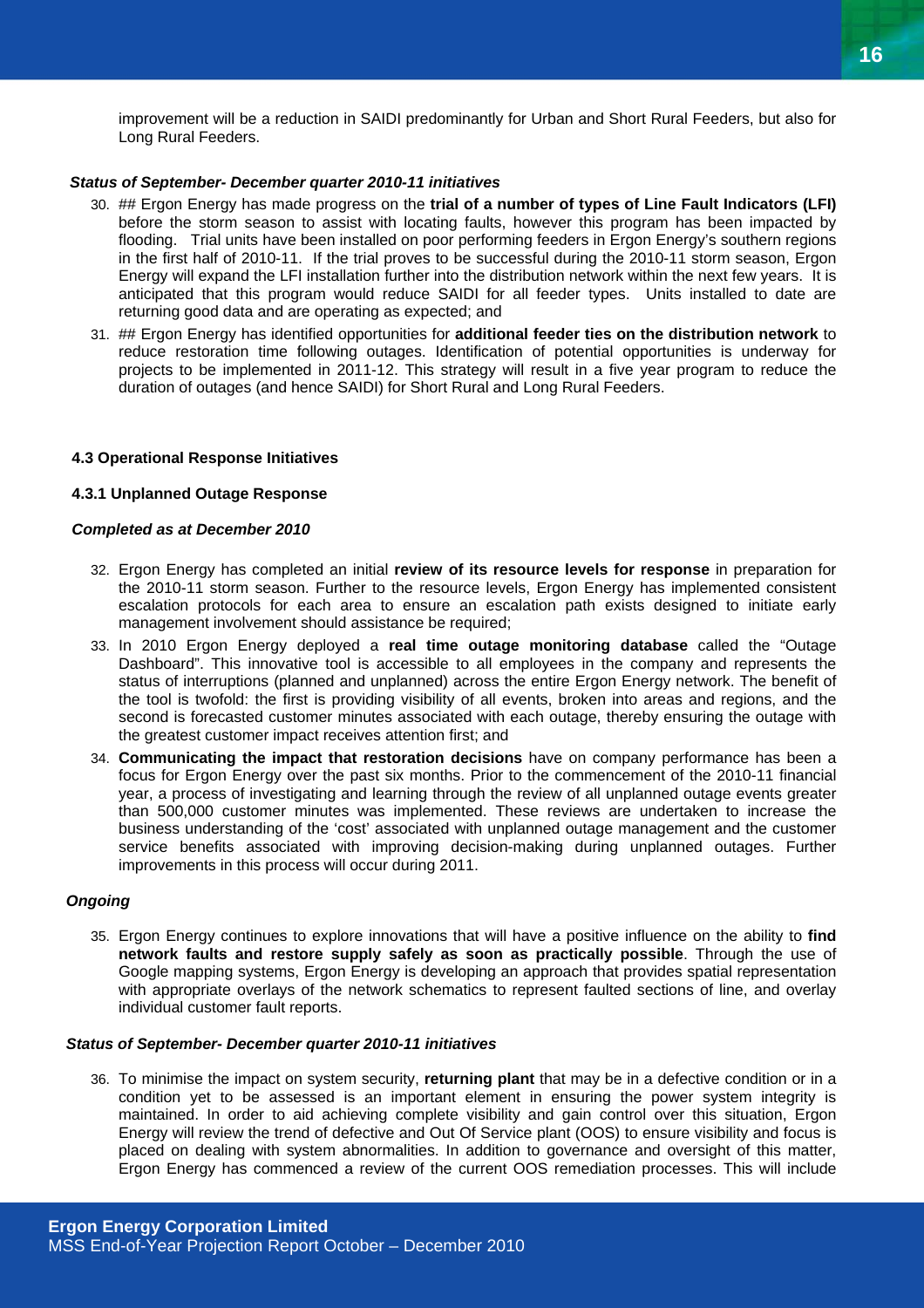developing a new process to review OOS and defective plant at regular intervals, with a focus on developing a remediation plan that positively influences SAIDI and SAIFI delivered through more effective outage and works planning. This review will continue during 2011;

37. Ergon Energy has a robust management system that ensures the **high voltage network is access and worked on in a safe and efficient manner**. This system has been in place for most of the past ten years and is now due for review. Consequently, Ergon Energy is embarking on a review of sections of the "Operate the Network" procedural documentation during 2011 to identify areas to increase the effectiveness and efficiencies of operating on the HV network. The first element of the operating rules being reviewed is the manual reclose and wires down policy, as this policy has been in place for some years and driven by the increasing reliability challenges a review has commenced to ensure it is contemporary, safe, and drives appropriate risk based outcomes.

#### *To be progressed in future quarters of 2010-11*

38. Ergon Energy is continually seeking ways to increase the efficiency and effectiveness of our business operations, one such area of opportunity is in **electronic dispatch and scheduling** to field based employees. We believe that a mobile field capability enabled with a technology solution will allow Ergon Energy field staff to streamline workflows, eliminate paper based documents and deliver more efficient and effective service to our customers, commonly known as Field Force Automation (FFA). FFA provides technology enabled processes which automate the allocation of work, delivery of the work documentation to field crews, fast transfer of information, and capturing of work completion data at the source. At this stage Ergon Energy is seeking to commence building this capability in 2012, after which benefits associated with this investment are expected to be delivered, including a positive influence on reliability improvement during the 2013 to 2015 period.

#### **4.3.2 Planned Outage Management**

Figure 6 on page 9 illustrates the improvement in the year to date planned SAIDI and SAIFI to the end of the December quarter 2010-11 compared to same period in 2009-10. The initiatives below have contributed to this improvement.

#### *Completed as at December 2010*

39. The 2009 ban on performing Live High Voltage work had an immediate impact on reliability measures requiring all work to be performed in a de-energised state. The graphs in Figure 8 on page 18 represent the impact of ceasing live line work on planned customer minutes and customer interruptions and the subsequent reduction as live work was re-instated in December 2009 by Ergon Energy. The use of limited Live Line working commenced in December 2009. Ergon Energy **has continued to review and re-instate more of its Live Line Work safety procedures**. While some live line tasks practiced previously will not be reinstated due to the new standard, it is planned to increase both the combined capability and capacity to exceed that of pre-live line suspension progressively over the 2010 to 2015 regulatory control period.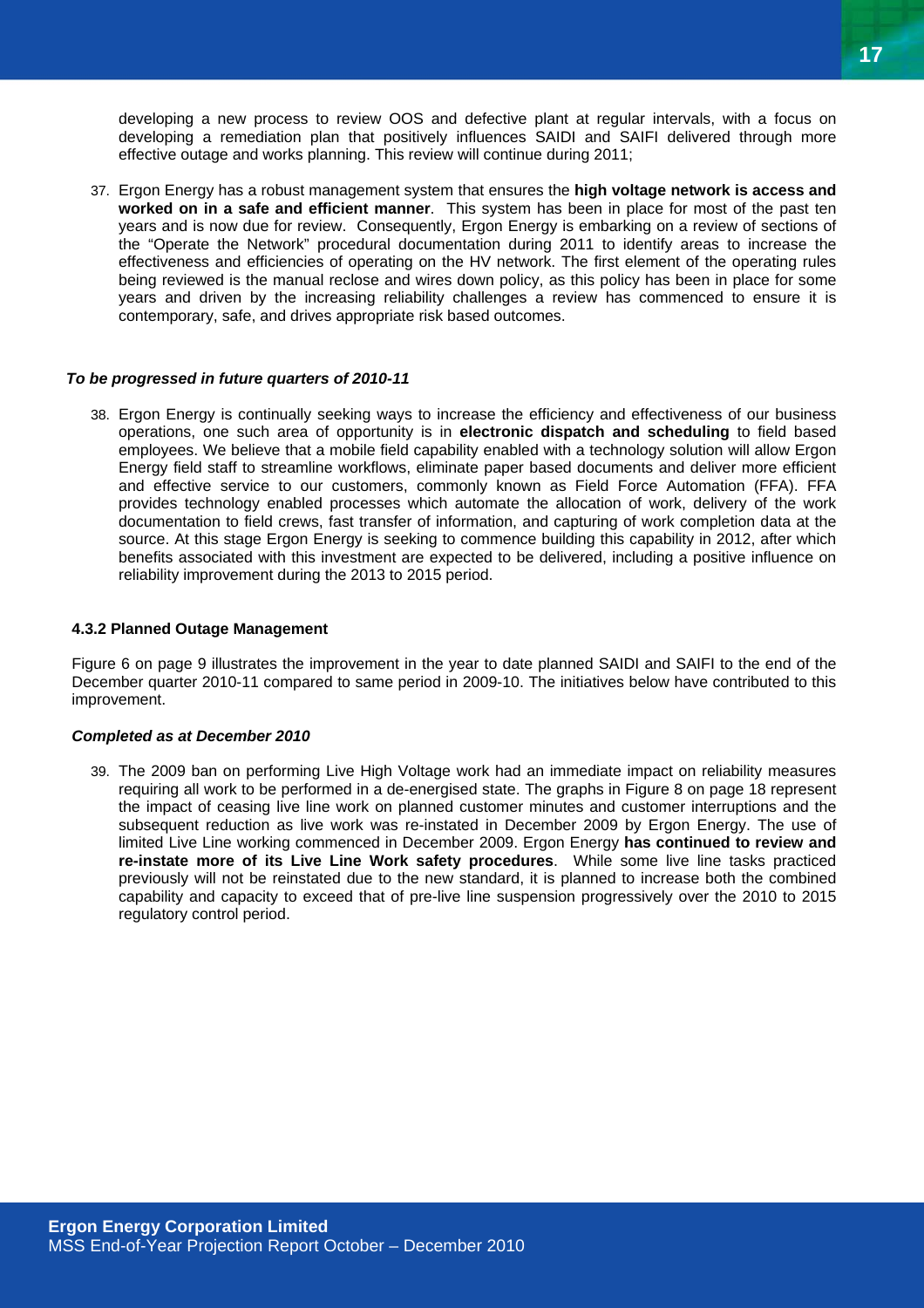#### **Figure 8 – Impact of Live Line Suspension**

![](_page_17_Figure_1.jpeg)

**Overall Planned Customer Interruptions 2008/09 to 2010/11**

![](_page_17_Figure_3.jpeg)

40. As a strategy to improve performance in this area, Ergon Energy has designed and **implemented a Planned Outage Calculator (POC)** which has transformed the performance monitoring of planned outages beyond the previous capability. The purpose of the POC is to provide the lowest level of detail associated with approving planned outages on the network. The POC enables any person requiring access to the HV network information to guide their decision making. The POC provides actual SAIDI and SAIFI month to date and a forecast against the end of month depot, area and region targets. This calculator is available online on the Ergon Energy intranet in a section dedicated to Reliability, which accessible to all employees. Implementing the POC has provided the mechanism for Area and General Managers to make judgements when approving planned outages considering their individual planned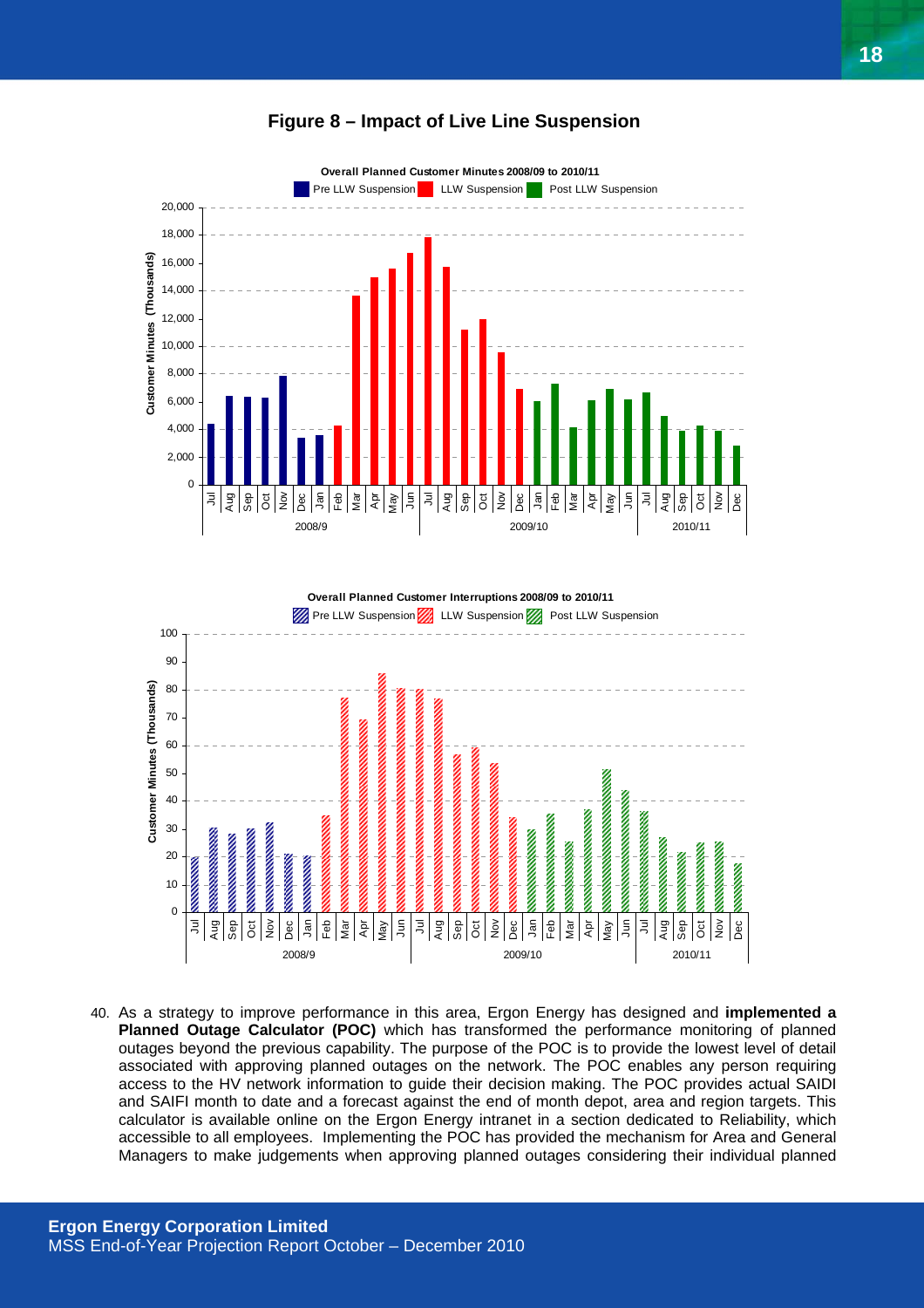*Ongoing* 

41. An area that Ergon Energy has identified as an additional opportunity for further improvement is in the **use of Low Voltage and High Voltage injection generation sources** to maintain safe supply to customers while work is undertaken. Ergon Energy has purchased several generation units and has deployed them to the areas of greatest reliability benefit. In addition, Ergon Energy is undertaking a complete review of the generation deployment standards, and connection protocols in an effort to increase deployment flexibility and speed. Currently the configurations being reviewed are:

SAIDI and SAIFI targets. The benefits of performance management being evidenced in the 2009-10 to 2010-11 year to date comparison of planned SAIDI and SAIFI graphs shown in Figure 6 on page 9.

- o Small isolated arrangements (max 1250 kVA), this configuration is similar to that used by ENERGEX. This configuration can be applied in short term unplanned, planned, and islanded mode;
- o Large arrangements which will be required to operate in parallel and isolated configuration from the network. This is the current Ergon Energy arrangement and most often used in planned load management situations; and
- $\circ$  Large arrangements used for peak load lopping designed to support the network paralleled with the energized network.

A draft HV injection reference document has been completed and is waiting on RPEQ sign off and deployment into the business. Concept drawings are currently being developed for "step-up HV injection skids" which will provide the means to take 415V from generators and inject 11/22kV into the network. It is planned for two of these HV Injection Skids to be available for trials by late 2011. Additional units are planned to be built in 2012; and

42. Through the use of **Google mapping systems** Ergon Energy is also developing an approach that provides spatial representation with appropriate overlays of the network schematics to show planned work locations to facilitate more effective forward planning of outages. Further, Ergon Energy will be developing a process for achieving full visibility of all work at a feeder level to enable the efficient planning and packaging of works, thereby reducing the impact on planned SAIDI and SAIFI. These improvements will continue in 2011.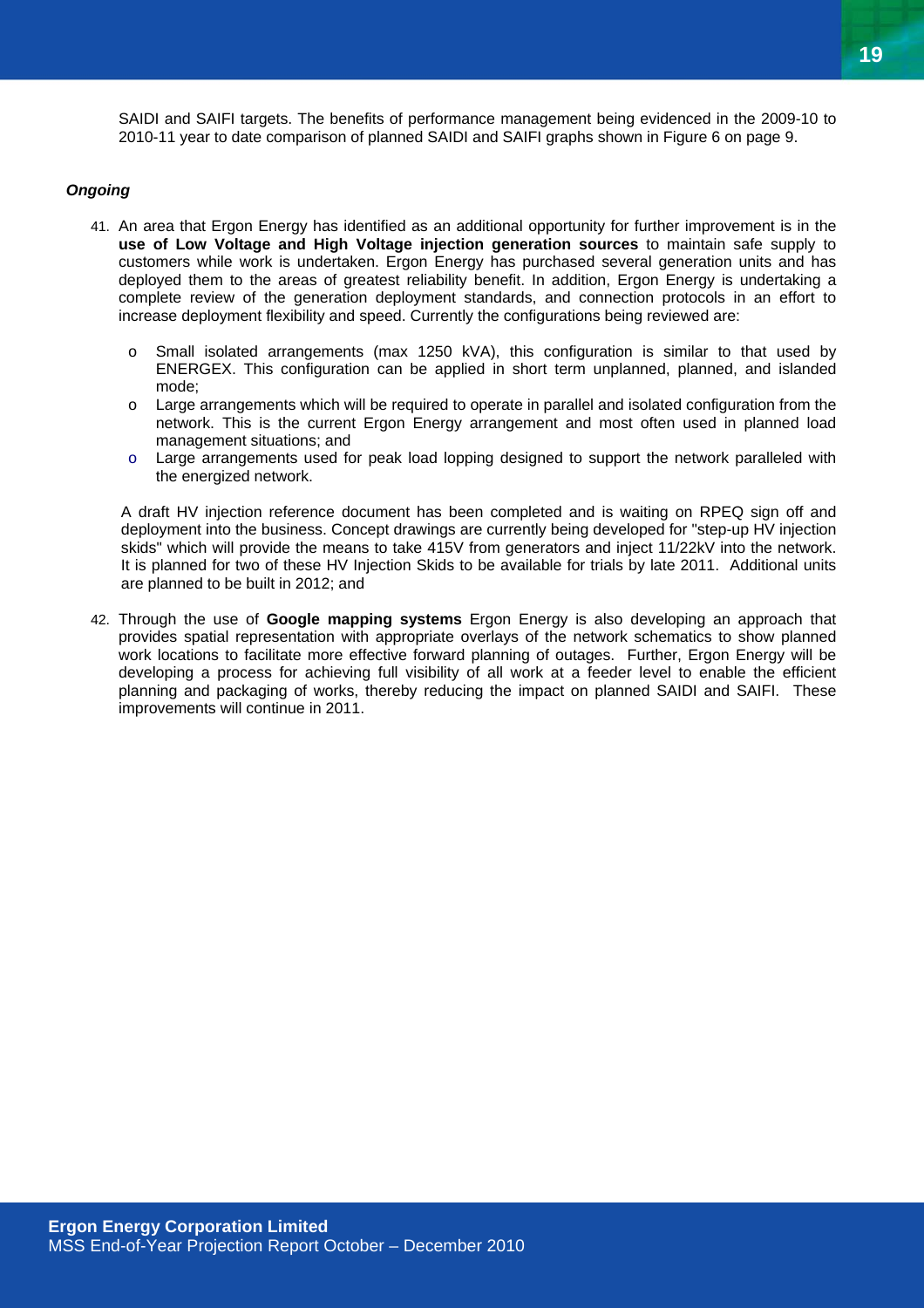## **5. Reliability Improvement Investment**

Table 1 below shows the **year-to-date (end of December 2010) expenditure** and **next quarter (January - March 2011 Quarter) budget** associated with Reliability and Quality Improvement works for 2010-11 compared with the year-to-date budget. Expenditure is shown not only for the specific reliability improvement program of works but also works associated with other programs in the 2010-11 plan that are considered to provide direct reliability benefits. There has been some minor slippage in works due to the impact of wet weather on the works program.

**Items marked with "##" in Section 4 above are part of the specific "Reliability Improvement" values in Table 1.** Actions which target other drivers but also have a positive impact on reliability have not been included in Table 1:

| <b>RELIABILITY IMPROVEMENT WORKS</b> |                         |    |            |  |  |
|--------------------------------------|-------------------------|----|------------|--|--|
|                                      |                         |    |            |  |  |
| <b>Asset Replacement</b>             | <b>YTD Actual Costs</b> | \$ | 7,361,804  |  |  |
|                                      | <b>YTD POW Budget</b>   | \$ | 7,216,966  |  |  |
|                                      | 3rd Qtr POW Budget      | \$ | 4,781,380  |  |  |
|                                      | Total 10/11 Budget      | \$ | 12,438,385 |  |  |
| Augmentation                         | <b>YTD Actual Costs</b> | \$ | 10,227,285 |  |  |
|                                      | <b>YTD POW Budget</b>   | \$ | 10,145,946 |  |  |
|                                      | 3rd Qtr POW Budget      | \$ | 12,560,753 |  |  |
|                                      | Total 10/11 Budget      | \$ | 33,977,612 |  |  |
| <b>Other System Capex</b>            | <b>YTD Actual Costs</b> | \$ | 3,395,438  |  |  |
|                                      | <b>YTD POW Budget</b>   | \$ | 4,704,743  |  |  |
|                                      | 3rd Qtr POW Budget      | \$ | 1,203,187  |  |  |
|                                      | Total 10/11 Budget      | \$ | 12,664,845 |  |  |
| <b>Reliability Improvement</b>       | <b>YTD Actual Costs</b> | \$ | 8,323,302  |  |  |
|                                      | <b>YTD POW Budget</b>   |    | 9,528,107  |  |  |
|                                      | 3rd Qtr POW Budget      | \$ | 6,896,694  |  |  |
|                                      | Total 10/11 Budget      | \$ | 29,862,835 |  |  |
| <b>Total Sum of YTD Actual</b>       |                         |    |            |  |  |
| Costs                                |                         | \$ | 29,307,829 |  |  |
| <b>Total Sum of YTD POW</b>          |                         |    |            |  |  |
| <b>Budget</b>                        |                         | \$ | 31,595,762 |  |  |
| Total Sum of 3rd Qtr POW             |                         |    |            |  |  |
| <b>Budget</b>                        |                         | \$ | 25,442,014 |  |  |
| Total Sum of 10/11 Budget            |                         | \$ | 88,943,677 |  |  |

#### **Table 1 - 2010-11 Reliability and Quality Improvement Capital Expenditure**

Note: The above expenditure does not include all the initiatives that are set out in Section 4 above, such as the new zone substation projects and associated subtransmission lines, but does include the associated works on distribution lines.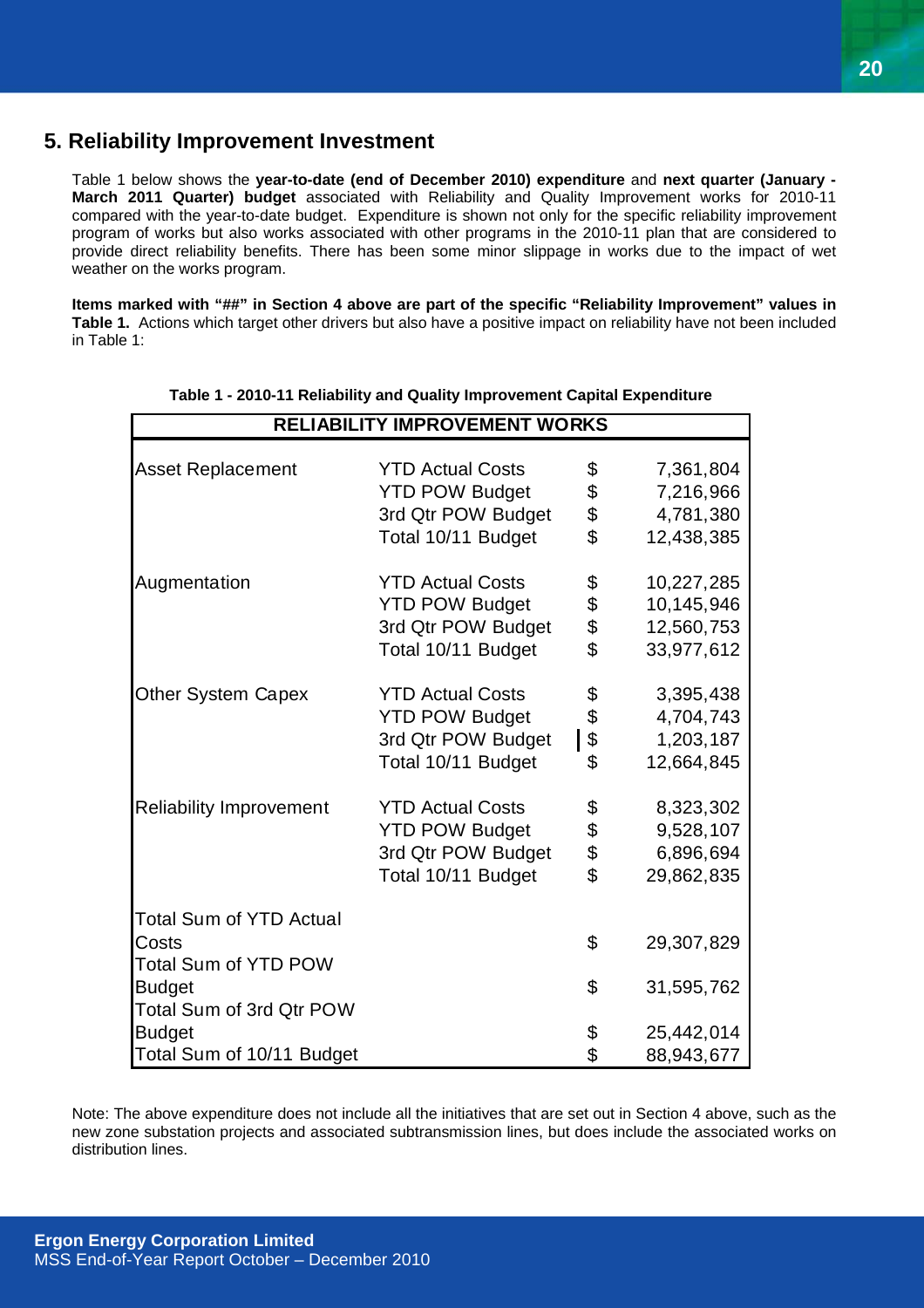In addition to these direct reliability works, other network augmentation, asset replacement and refurbishment works, defect repair, protection and communication expenditure and virtually all corporation-initiated network capital have a positive impact on reliability performance outcome. Also, all the Corrective and Preventive Maintenance works (Operating Expenditure), which include the asset inspections, also contribute to network performance improvement.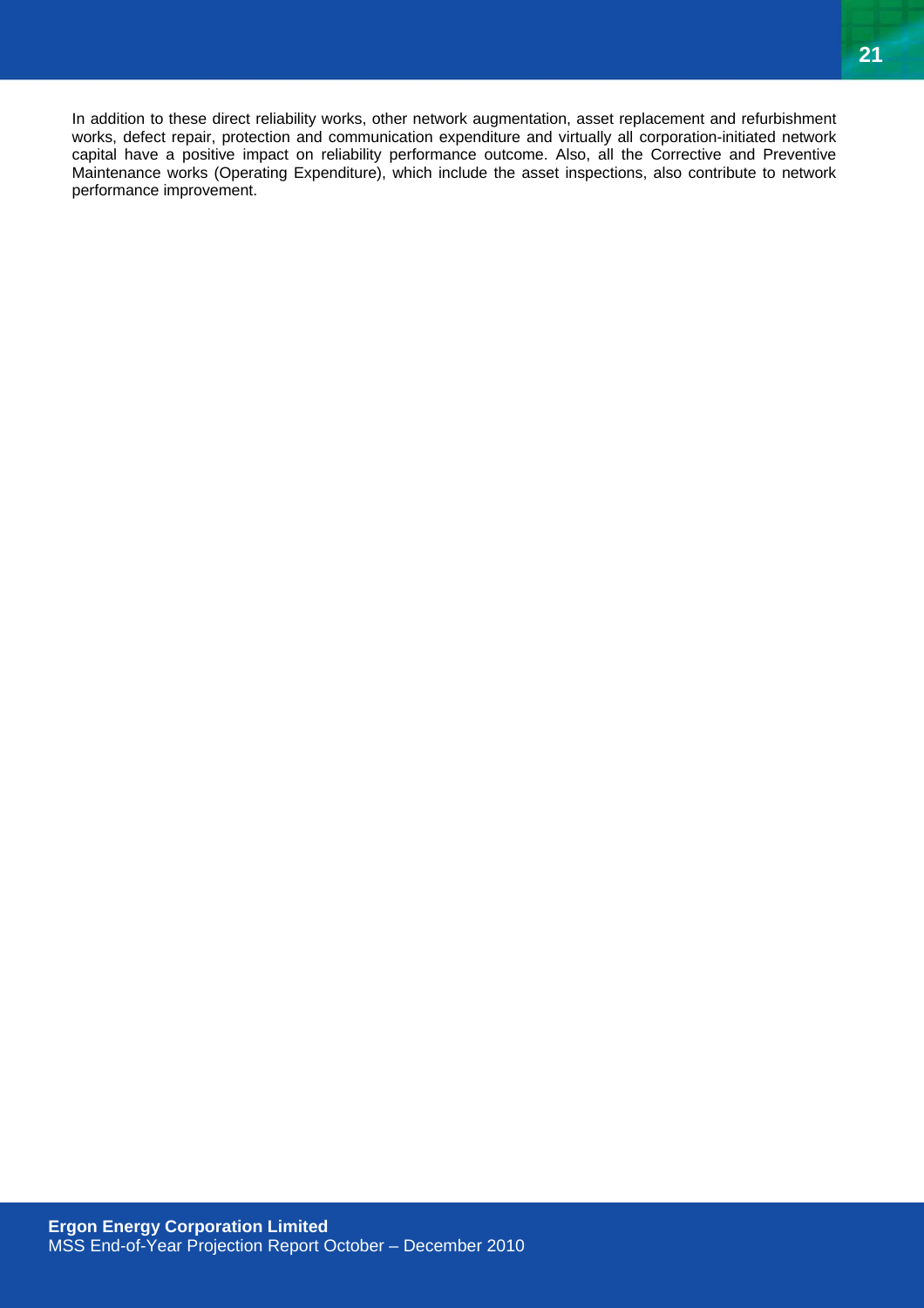#### **6. Urban SAIDI Performance**

![](_page_21_Figure_2.jpeg)

The year-to-date reliability performance result for Urban SAIDI marginally exceeds the 2010-11 seasonalised MSS target at the end of the December quarter 2010. The year-to-date December 2010 results plus the seasonalised target line projection year-end reliability performance for 2010-11 for Urban SAIDI (152.6 minutes) exceeds the MSS (149 minutes) by a margin of 3.6 minutes. It should be noted that in the month since the completion of the October-December 2010 Quarter, despite wetter than normal conditions prevailing across Queensland coupled with the impacts of tropical cyclone Anthony, Ergon Energy's reliability performance has improved, with current projections (as at the end of January 2011) indicating that Ergon Energy is likely to achieve five of the six MSS by the end of 2010-11. Through January Urban SAIDI performance has improved to become favourable to the MSS and forecast to continue to be favourable at the year end 2010-11.

Urban feeders make up approximately three percent of Ergon Energy's distribution feeder network and supply about 33 percent of its customers.

The reliability performance for all feeder types during the December quarter 2010, and most particularly December 2010, was impacted by the abnormal weather conditions experienced at the end of December 2010. Large areas of the state received their highest December rainfall on record during 2010. The Queensland state average was the highest on record. The central region and southern interior received approximately 200% of their average December rainfall, resulting in very extensive and prolonged flooding.

The overall Urban SAIDI year to date performance to the end of the December quarter 2010 has substantially improved (43 percent improvement) in comparison to the corresponding period of 2009-10. In addition, planned Urban year to date SAIDI has improved by 73 percent compared to the corresponding period in 2009-10.

For comparison purposes, Figure 4 on page 8 demonstrates the improvement on overall SAIDI to the end of the December quarter for both 2009-10 and 2010-11.

For a full list of the initiatives being undertaken by Ergon Energy to improve Urban SAIDI reliability performance, please refer to Section 4 *Reliability and Quality Improvement Initiatives* section of this report.

Finally, it is important to note that the quarterly year-to-date data presented in the December Quarter MSS and GSL report does not exactly equal the sum of the monthly data in the charts above. This is because the customer numbers upon which the SAIDI and SAIFI measures are calculated are different. Specifically, the monthly data in the charts above are based on customer numbers as at the end of the specific month, whereas the quarterly results in the December Quarter MSS and GSL report are based on cumulative customer numbers as at the end of the quarter. Consequently, due to the different basis upon which the monthly and quarterly SAIDI and SAIFI measures are calculated, the monthly results cannot be added to reconcile with the equivalent quarterly results. This applies to the results for all feeder categories set out in this report.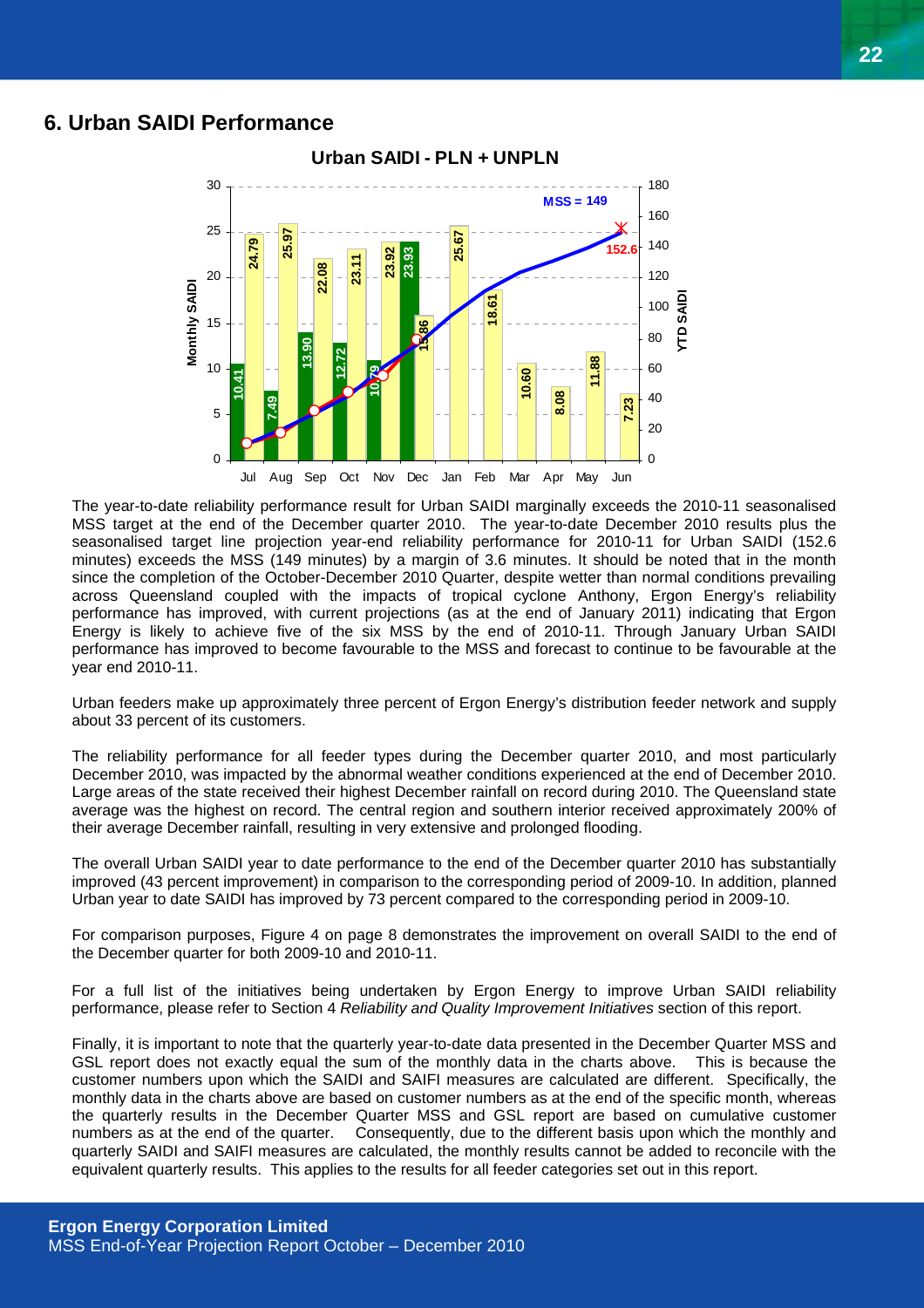## 7**. Urban SAIFI Performance**

![](_page_22_Figure_2.jpeg)

The year-to-date reliability performance result for Urban SAIFI is favourable to the 2010-11 seasonalised MSS target at the end of the December quarter 2010. Further, the projected year end reliability performance for 2010-11 for Short Rural SAIFI (1.88) is forecast to report favourably to the annual MSS (1.98) by a margin of 0.1.

Urban feeders make up approximately three percent of Ergon Energy's distribution feeder network and supply about 33 percent of its customers.

The overall Urban SAIFI year-to-date performance at the end of the December quarter 2010 has substantially improved (32 percent improvement) in comparison to the corresponding period of 2009-10. In addition, planned Urban year to date SAIFI has improved by 66 percent compared to the same period in 2009-10.

For comparison purposes, Figure 5 on page 8 demonstrates the improvement on overall SAIFI at the end of the December quarter for both 2009-10 and 2010-11.

For a full list of the initiatives being undertaken by Asset Management to improve Urban SAIFI reliability performance, please refer to Section 4 *Reliability and Quality Improvement Initiatives* section of this report.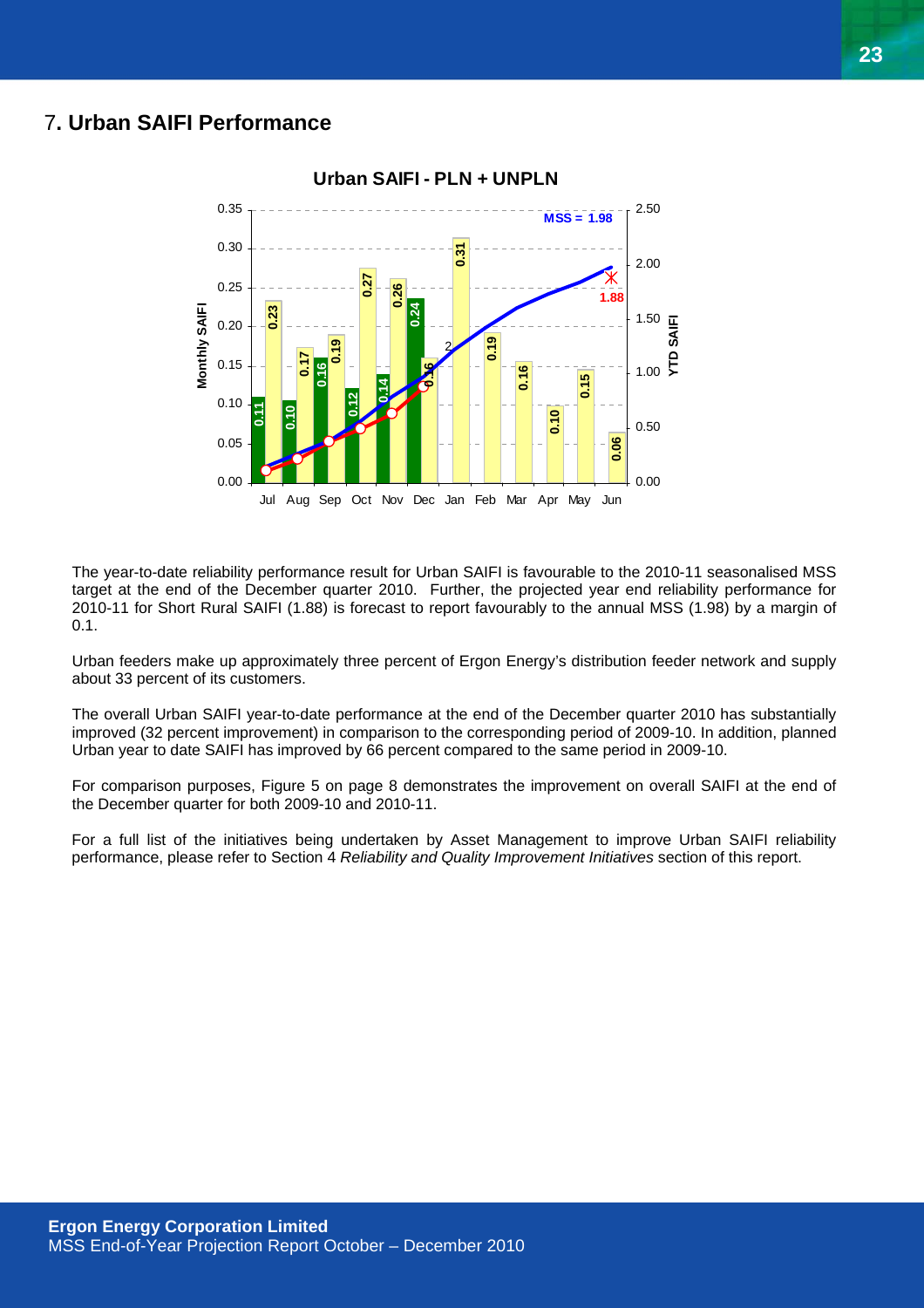## **8. Short Rural SAIDI Performance**

![](_page_23_Figure_2.jpeg)

The year-to-date reliability performance result for Short Rural SAIDI marginally exceeds the 2010-11 seasonalised MSS target for the period at the end of the December quarter 2010. The projected year-end reliability performance for 2010-11 for Short Rural SAIDI (441.1 minutes) marginally exceeds the MSS (424 minutes) by a margin of 17.1 minutes. However, it should be noted that in the month since the completion of the October-December 2010 quarter, despite wetter than normal conditions prevailing across Queensland coupled with the impacts of tropical cyclone Anthony, Ergon Energy's reliability performance has improved. Current projections (as at the end of January 2011) indicate that Ergon Energy is likely to achieve five of the six MSS by the end of 2010-11. Short Rural SAIDI continues to be the only measure forecast to report unfavourably to the MSS at the end of 2010-11.

Currently, Short Rural feeders make up to 30 percent of Ergon Energy's distribution feeder network and supply about 55 percent of its customers.

The reasons for the marginally unfavourable reliability performance for the December quarter 2010 are the same as that set out for the Urban SAIDI performance in Section 6 of this report. However, it is important to note that Ergon Energy's annual Short Rural SAIDI performance, prior to the extreme weather conditions in mid December 2010, was projected to meet the annual MSS. Further, the overall year to date Short Rural SAIDI at the end of the December quarter 2010, has improved by 21 percent compared to the corresponding period of 2009-10. In addition, planned year to date Short Rural SAIDI has improved by 65 percent compared to the corresponding period in 2009-10.

For comparison purposes, Figure 4 on page 8 demonstrates the improvement on overall SAIDI at the end of the December quarter for both 2009-10 and 2010-11.

For a full list of the initiatives being undertaken by Asset Management to improve Short Rural SAIDI reliability performance, please refer to Section 4 *Reliability and Quality Improvement Initiatives* section of this report.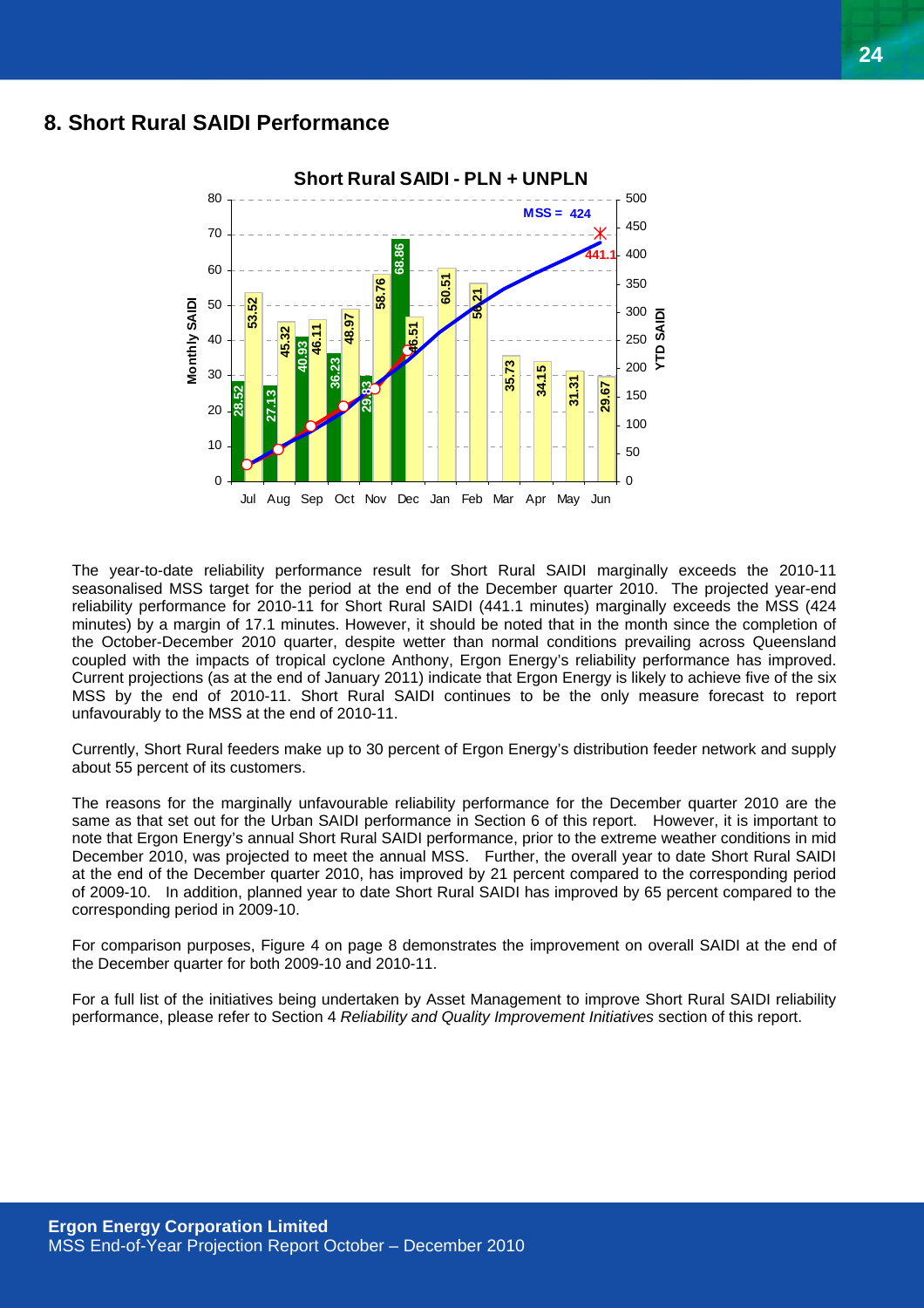## **9. Short Rural SAIFI Performance**

![](_page_24_Figure_2.jpeg)

The year to date reliability performance result for Short Rural SAIFI is favourable to the 2010-11 seasonalised MSS target at the end of the December quarter 2010. Further, the projected year end reliability performance for 2010-11 for Short Rural SAIFI (3.81) is projected to remain favourable to the annual MSS (3.95) by a margin of 0.14.

The overall Short Rural year-to-date SAIFI performance at the end of the December quarter 2010, on average, has improved by 23 percent compared to the corresponding period in 2009-10. In addition, planned Short Rural year to date SAIFI has improved by 57 percent compared to the corresponding period in 2009-10.

For comparison purposes, Figure 5 on page 8 demonstrates the improvement on overall SAIFI at the end of the December quarter for both 2009-10 and 2010-11.

For a full list of the initiatives being undertaken by Asset Management to improve Short Rural SAIFI reliability performance, please refer to Section 4 *Reliability and Quality Improvement Initiatives* section of this report.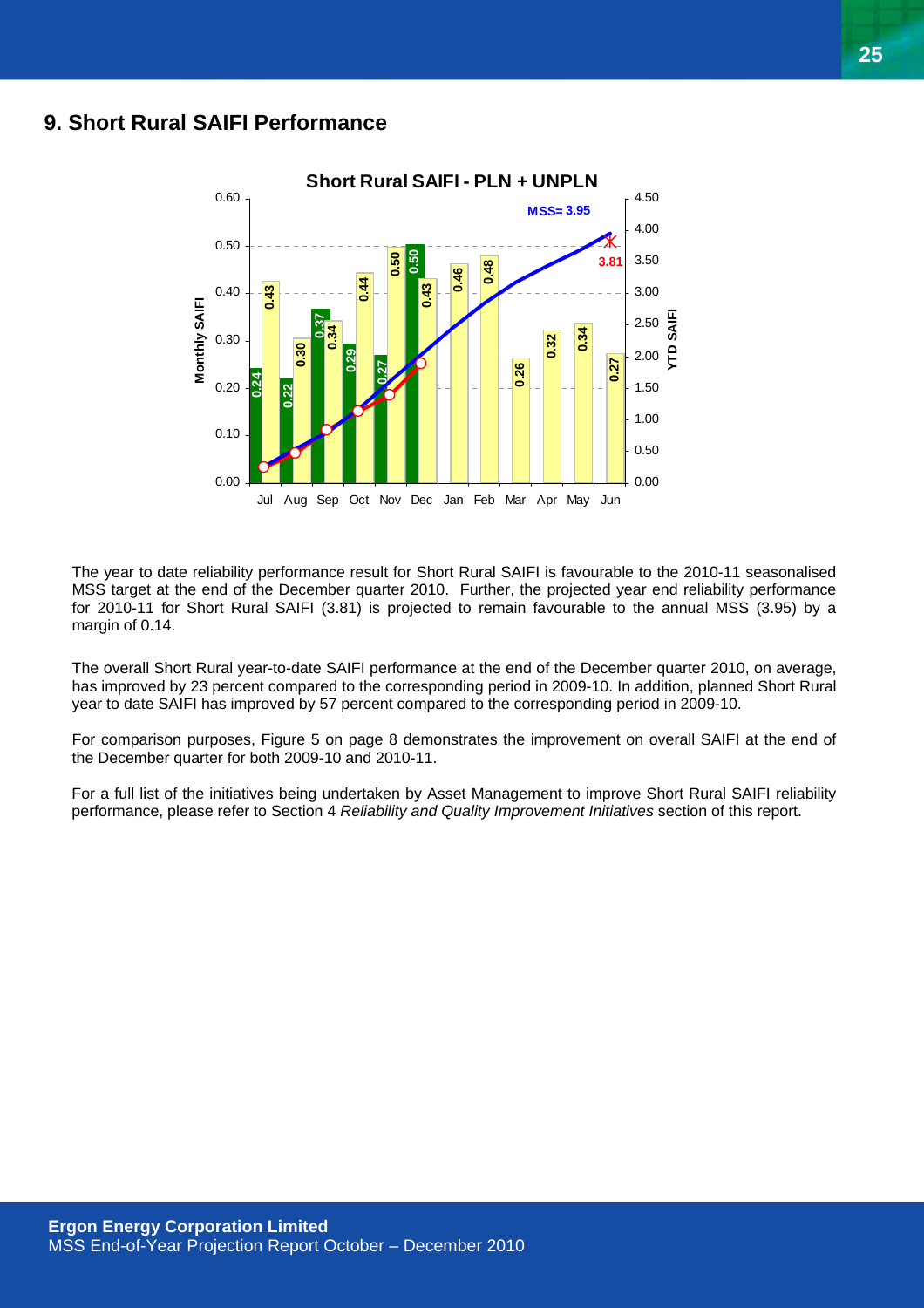## **10. Long Rural SAIDI Performance**

![](_page_25_Figure_2.jpeg)

The year-to-date reliability performance result for Long Rural SAIDI is favourable to the 2010-11 seasonalised MSS target at the end of the December quarter 2010. Further, the projected year-end reliability performance for 2010-11 for Long Rural SAIDI (881.9) continues to remain favourable to the annual MSS (964) by 82.1 minutes.

Currently, Long Rural feeders make up to 67 percent of Ergon Energy's distribution feeder network and supply about 12 percent of its customers.

The overall Long Rural year-to-date SAIDI performance at the end of the December quarter 2010 has substantially improved (28 percent improvement) in comparison to the corresponding period in 2009-10. In addition, planned Long Rural year to date SAIDI has improved by 59 percent compared to the corresponding period in 2009-10.

For comparison purposes, Figure 4 on page 8 demonstrates the improvement on overall SAIDI from the December quarter for both 2009-10 and 2010-11.

For a full list of the initiatives being undertaken by Asset Management to improve Long Rural SAIDI reliability performance, please refer to Section 4 *Reliability and Quality Improvement Initiatives* section of this report.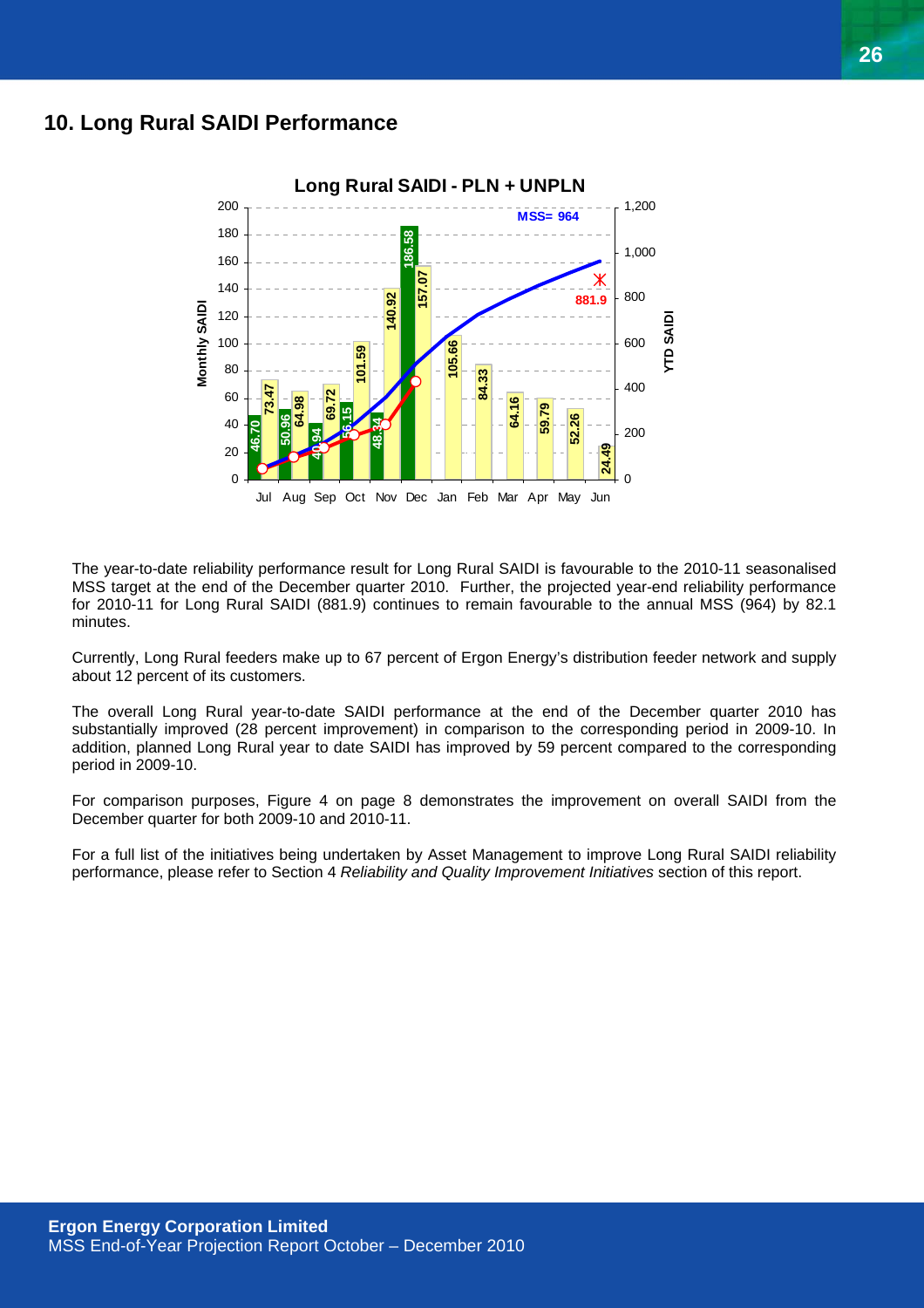## **11. Long Rural SAIFI Performance**

![](_page_26_Figure_2.jpeg)

The year to date reliability performance result for Long Rural SAIFI is favourable to the 2010-11 seasonalised MSS target at the end of the December quarter 2010. Further, the projected year end reliability performance for 2010-11 for Long Rural SAIFI (6.22) is favourable to the annual MSS (7.40) by 1.18.

The overall Long Rural year to date SAIFI performance at the end of the December quarter 2010, has improved by 38 percent compared to the corresponding period in 2009-10. In addition, planned Long Rural year to date SAIFI has improved by 60 percent compared to the corresponding period in 2009-10.

For comparison purposes, Figure 5 on page 8 demonstrates the improvement on overall SAIFI from the December quarter for both 2009-10 and 2010-11.

For a full list of the initiatives being undertaken by Asset Management to improve Long Rural SAIFI reliability performance, please refer to Section 4 *Reliability and Quality Improvement Initiatives* section of this report.